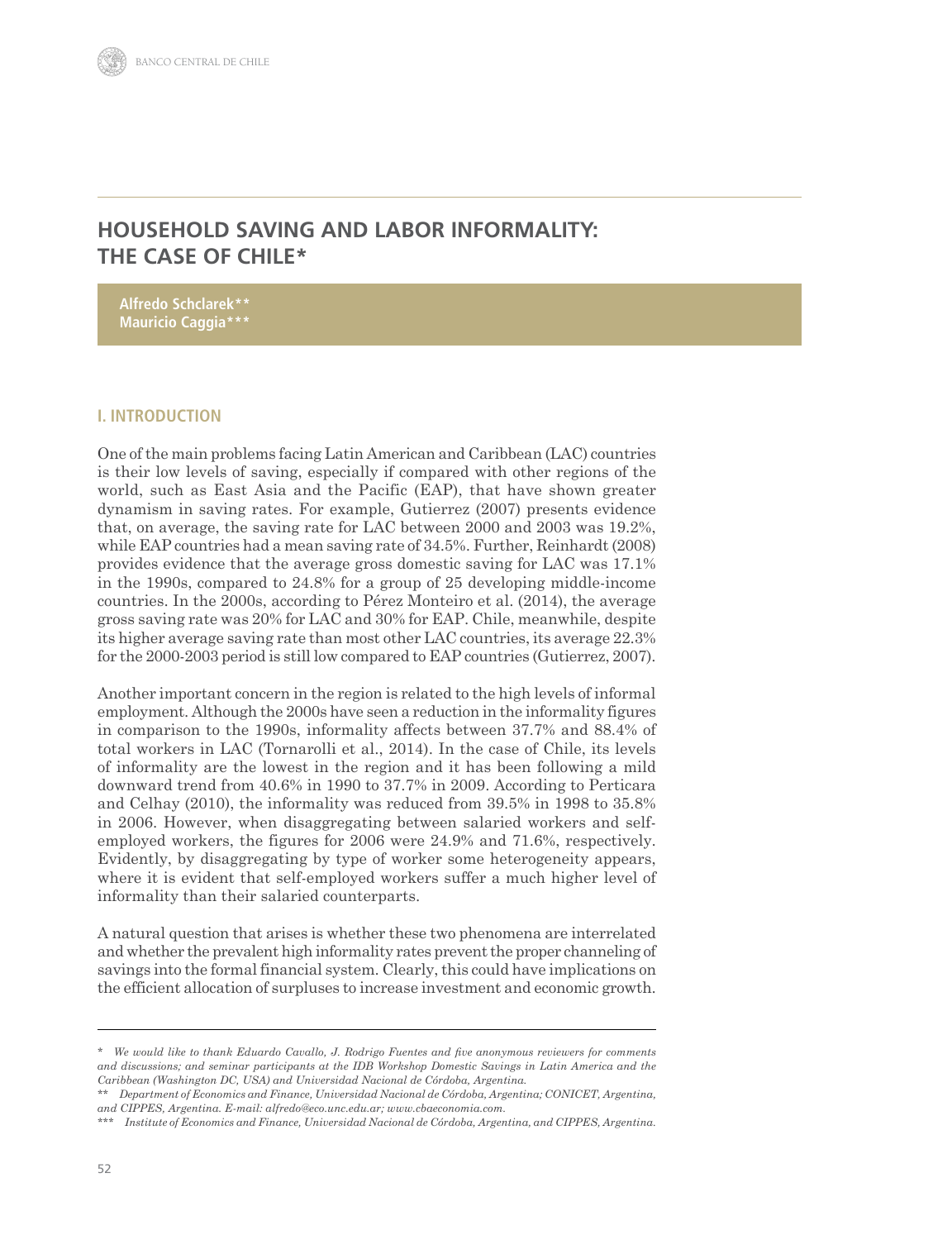Thus, studying the relationship between household saving and informality could allow governments to develop adequate policies to influence aggregate saving rates. However, although there is plenty of research analyzing the main  $determinants$  of saving for the region<sup>1</sup>, studies on how informality affects saving and how/why informal workers save are almost non-existent. A notable exception is the recent work by Granda and Hamann (2015), who build a theoretical occupational choice model to calibrate it with data for Colombia and analyze the effects of several formalization policies on saving. The underlying argument, following Browning and Lusardi (1996), is that if informal workers have a more uncertain and variable income stream, we would expect informal workers to save more for precautionary motives. Reaching opposite results, Lorenzo and Osimani (2001) find that lower-income households, which a priori could resemble informal households, have a lower saving rate than the other higher income households. In addition, Dupas and Robinson (2013) find that simply providing a safe place to keep money was sufficient to increase health-care saving by 66 percent in an experiment in Kenia. This study may support the argument that informal workers save less than formal workers because they are less financially included. Finally, Ogbuabor et al. (2013) use time-series analysis for Nigeria and find that informality hinders the growth of aggregate domestic saving. Although these studies reach potentially interesting conclusions, what is lacking is more microlevel empirical evidence on the link between informality and saving.

The objective of this paper is to empirically study the saving behavior of formal and informal workers in Chile, following the microeconomic approach of the pioneering studies of Attanasio and Székely (2000) and Butelmann and Gallego (2000). Following both OLS and probit estimation techniques, we econometrically test whether there are any differences in the saving behavior of formal and informal households. Although we do not econometrically study the potential reasons for the different saving behavior of informal and formal households, we present survey results that characterize how and why informal and formal workers save. In terms of data, we use the microdata from the Central Bank of Chile's Survey of Household Finance for 2007 and have between 2,533 and 1,740 observations of urban households from Chile, depending on the definitions of savings and informality that are used. A novelty of this survey for LAC is that it surveys not only income, expenditure and household characteristics, but also the structure and level of household assets and liabilities with a high degree of detail. Moreover, it surveys the restrictions to credit access for households, the expectations about households' future levels of saving, their access to insurance markets and various other determinants of saving. Thus, we are not only able to compare the saving rate of formal and informal households, but we also analyze the types of financial instruments selected by such households. Clearly, this database allows us to study in much more detail the saving pattern and financial behavior of households than previous studies, which use databases with a focus on labor and expenditure characteristics, such as the CASEN

<sup>1</sup> For Latin America, the following articles may be mentioned: Attanasio and Székely (2000) for Mexico and Peru, *Attanasio and Székely (1999) for Mexico, Lorenzo and Osimani (2001) for Uruguay, Bultelmann and Gallego (2001) for Chile, and Sandoval -Hernandez (2010) for Mexico.*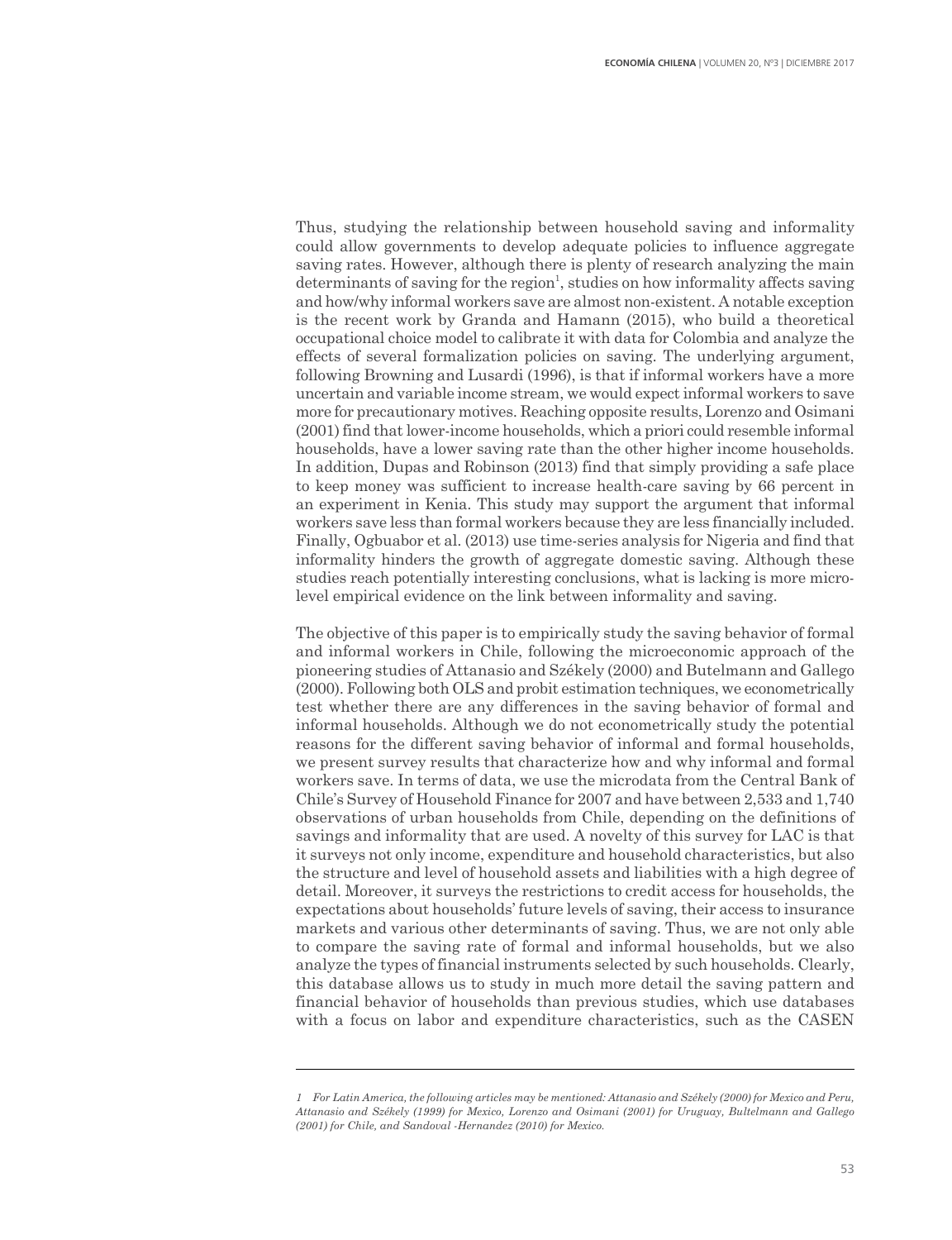survey in Chile, the EPH survey in Argentina, the PNAD survey in Brazil or the ENAHO survey in Peru (Maurizio, 2012).

This study is structured as follows. In section II, we make a descriptive analysis of formal versus informal workers giving special attention to the socioeconomic characteristics and borrowing and saving behavior of such workers. Section III presents the data and econometric methodology that has been used to analyze whether informal households save less than formal households. Further, it discusses the main results and findings. Finally, section IV concludes.

#### **II. CHARACTERIZING INFORMALITY IN CHILE**

This paper uses data from the Survey of Household Finances (EFH) conducted by the Central Bank of Chile in 2007, which is a Chilean urban survey including demographic, economic, financial and social indicators.<sup>2</sup> While the 2007 survey covers 3,828 households across the country, for our estimations and calculations we use a subset of these observations because we discard those households that have no member working and those households that have both informal and formal workers, i.e. we kept only those pure households where all working members are either formal or informal. The reason for discarding "mixed" households is that we wanted to compare "pure" informal households against "pure" formal households to avoid any inconsistency that "mixed" households may bring about.

As for the definition of informality, this concept has certain ambiguities, in terms of both the theoretical definition and the empirical measurement. In the case of the theoretical definition, it is not completely clear what exactly we mean when we discuss "informality". In terms of the empirical measurement, the difficulty rests on how to structure the different questions to measure each particular definition of informality and the content of the already existing surveys. Clearly, this is a complex discussion beyond the reach of this paper and, therefore, in this paper we follow the most common definitions found in the literature, namely the social protection definition and the productive definition (ILO, 2002; Kanbur, 2009; Maloney, 2004; Tornarolli et al., 2014). While the social protection definition stresses non-compliance with labor legislation in terms of labor protection and social security benefits, the productive definition brings up the level of productivity of jobs and the skills needed for carrying out those jobs to characterize informality.

Concretely, the social protection International Labour Organization definition (ILOD) characterizes an informal worker as a salaried or self-employed worker

<sup>2</sup> Note that although this survey was also available for the years 2008, 2009 and 2010 at the time of carrying out this research, we preferred using the 2007 version because it surveyed urban households from the whole country, while for the other years it surveyed only urban households from the metropolitan region of Santiago de Chile. Furthermore, the 2007 survey covers more households than the other surveys. For more details on the *survey and its methodology, please visit the following link: http://www.bcentral.cl/estadisticas-economicas/ financiera-hogares/index.htm*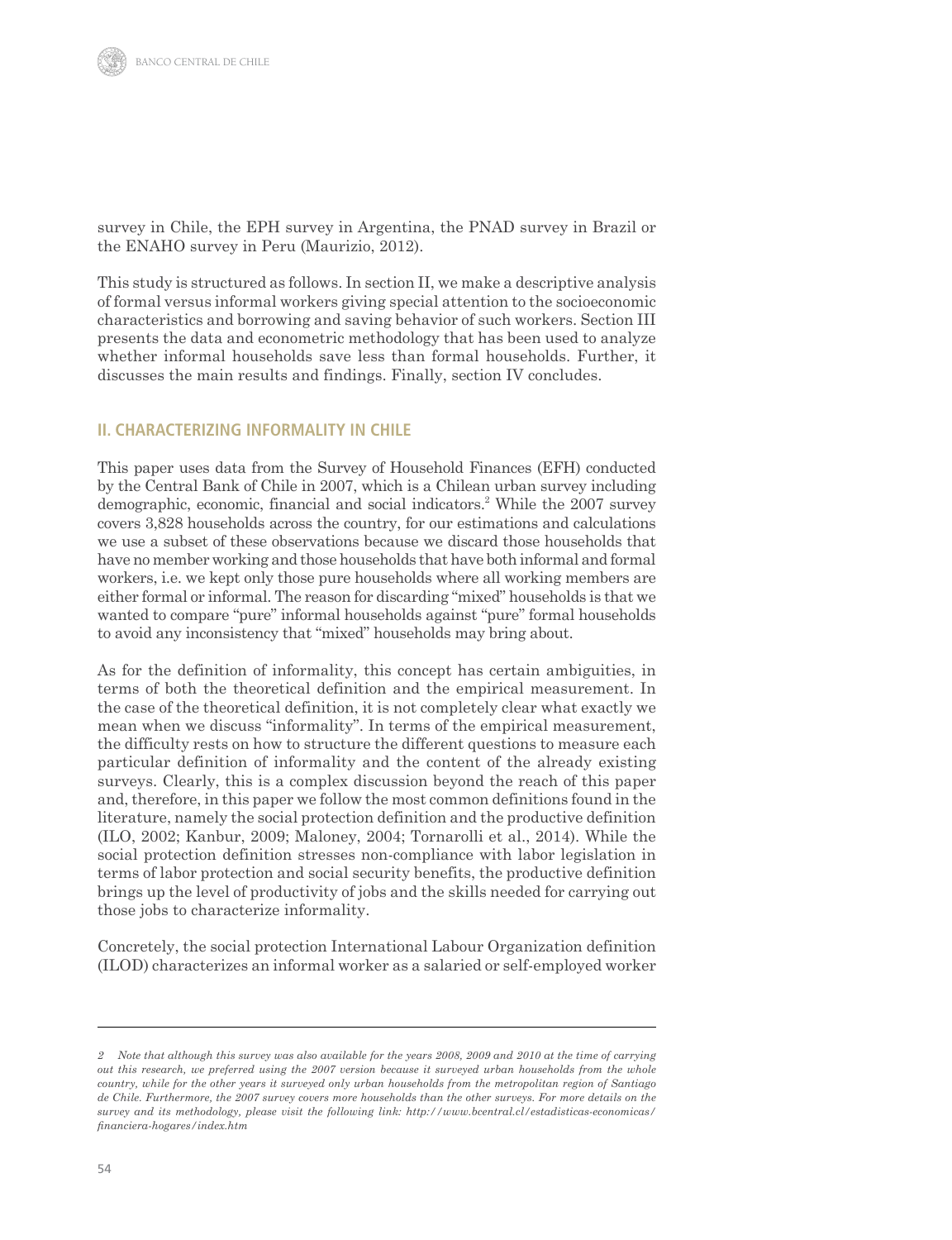that does not contribute to a pension (or retirement) plan.<sup>3</sup> Further, we consider as informal those salaried workers that declare not having a contract of employment, even if they do contribute to a pension plan. This definition has already been used in Chile when studying informality by Perticara and Celhay (2010) and in other studies such as ILO (2002), Garganta and Gasparini (2015), and Tornarolli et al. (2014).

In terms of the productive definition (PD), we define an informal worker as one that falls under one of these categories: a) self-employed without a postsecondary education degree, b) a salaried worker in a small private firm with five employees or less, or c) an unremunerated family member. Given that an individual could have more than one job, we apply the classification only to his/ her main occupation. This definition of informal workers is similar to the one used by Maloney (2004), and Tornarolli et al. (2014).

Further, we construct a third definition of informality that combines the above definitions (COMBD definition), i.e. an informal worker is a worker that is both informal according to the ILOD definition and the PD definition. Clearly, this is a much more restrictive definition of informality.

#### **1. Informality rates and social attributes**

In figure 1, we present the informality rates for Chile in 2007 according to the three definitions of informality discussed above.<sup>4</sup> According to the social protection definition (ILOD), around 36.7% of the work force is informal in Chile, which means that around 2.49 million of the almost 6.8 million workers are informal. Note that Chile had a total population of around 16.6 million people and a  $41.1\%$  employment rate in  $2007$ .<sup>5</sup> In terms of the productive definition (PD), the informality rate is 28.6%, which implies that nearly 1.94 million Chilean workers were informal. For the third definition that combined the social protection and the productive definitions (COMBD), the informality rate is 19.7%, which represents 1.33 million workers. Note, however, that as this definition is stricter, it also means that many workers that are informal according to one definition but not the other (either the ILOD or the PD) would be considered non-informal. From table 1, we see that 1.16 million workers are informal according to the ILOD definition but not according to the PD definition, 606 thousand are informal according to the PD definition but not the ILOD definition, and that 3.69 million are formal according to both definitions. Thus, the exclusion of these workers from the informal group is the reason for the rate being lower than the other two definitions of informality. If we compare pure groups, i.e. the number of formal/informal workers that comply

<sup>3</sup> It is important to mention that self-employed workers were not obliged before 2015 to contribute to a pension *plan in Chile.*

<sup>4</sup> We find similar results when using the data from the 2008, 2009 and 2010 surveys. The results, which are *not included due to space considerations, are available upon request from the authors.*

<sup>5</sup> Note also that the EFH is an urban survey, but we are assuming that employment and informality figures of rural workers can be derived from urban workers. In 2007, the Chilean urban population was 14.42 million and *the rural population was 2.18 million.*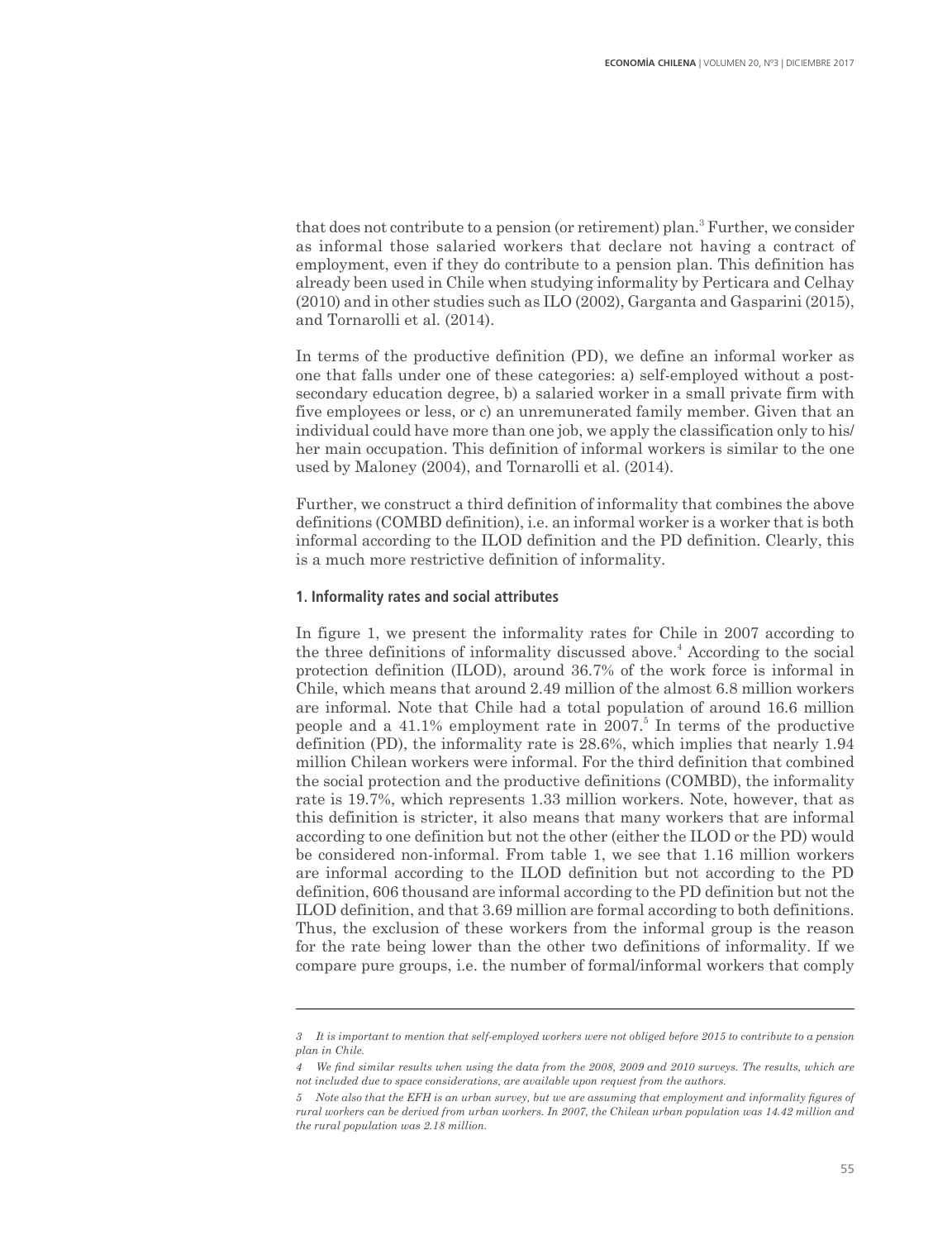

with both definitions, we would obtain an informality rate of 26.6%. Note also that in subsections II.2 and II.3 and section III, when comparing different financial attributes and behaviors of informal and formal workers using this strict definition of informality, we will use pure groups of formal and informal workers in order to avoid possible distortion of results caused by workers that are informal by one definition but not the other.

In figure 2, we present the results of informality rates when discriminating between genders, age groups, educational levels and income groups. The informality rates for women are 39.7%, 33.1%, and 23.1% according to the ILOD, PD, and COMBD definitions, respectively. For men, in contrast, the informality rates are 34.6%, 25.5%, and 17.3%. Clearly, informality affects women more under all three definitions.

When classifying the different definitions of informality by income groups, a clear picture emerges. As can be seen in figure 2, informality affects more those workers with lower incomes. In stratum 1, consisting of households in the 1st to 5th income deciles, 46.6% (ILOD), 41.4% (PD) and 31.1% (COMBD) of workers are informal. In stratum 2, corresponding to persons belonging to households positioned in the 6th to 8th income deciles, 33.9% (ILOD), 26.2% (PD) and 16.9% (COMBD) of those employed are informal. In stratum 3, for workers belonging to households in deciles 9th and 10th of income, the informality rate falls to 28.2% (ILOD), 15.8% (PD) and 9% (COMBD).

#### **Figure 1**

## **Informality rates** ILOD PD COMBD 40 36.7 30 28.8 Percentage Percentage 19.7 20 10  $\Omega$

## **Informality rates in Chile**

Source: 2007 Survey of Household Finances, Central Bank of Chile.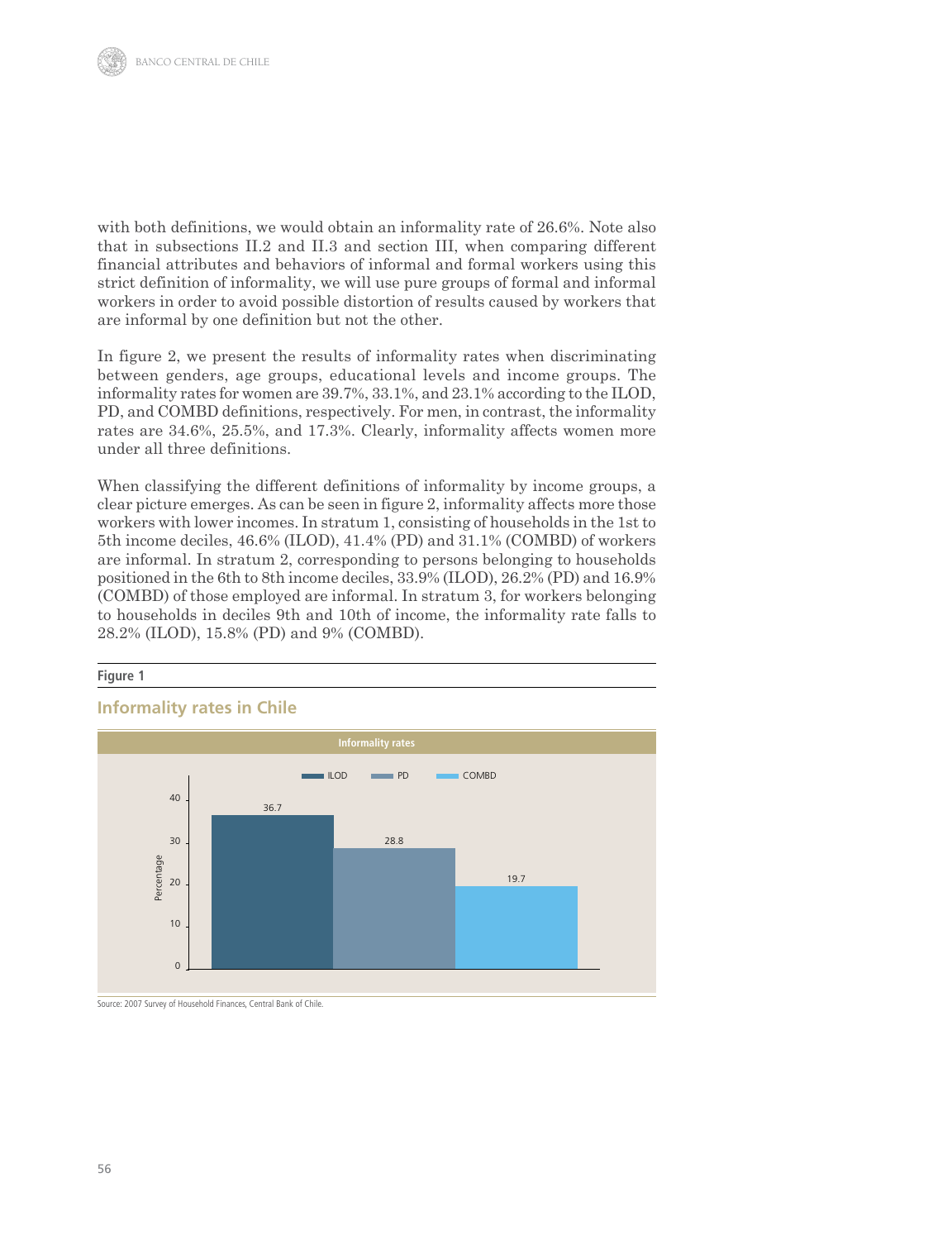#### **TABLE 1**

### **Number and share of formal and informal workers**

|                                        |           |           |            |         |              |                | <b>Productive definition</b> |                                              |      |         |               |                |      |
|----------------------------------------|-----------|-----------|------------|---------|--------------|----------------|------------------------------|----------------------------------------------|------|---------|---------------|----------------|------|
|                                        | Female    |           |            |         | <b>Male</b>  |                |                              |                                              |      |         |               |                |      |
| <b>No</b>                              |           |           | <b>Yes</b> |         | <b>Total</b> |                | <b>No</b>                    |                                              | Yes  |         | <b>Total</b>  |                |      |
|                                        |           | Persons   | $\%$       | Persons | $\%$         | Persons        | $\%$                         | Persons                                      | $\%$ | Persons | $\frac{0}{0}$ | Persons        | $\%$ |
| $\parallel$ <sup>O</sup><br>definition | <b>No</b> | 1,416,956 | 0.50       | 283,191 | 0.10         | 1700,147       |                              | $0.60$ 2,277,892 0.57                        |      | 323,536 |               | 0.08 2,601,428 | 0.65 |
|                                        | Yes       | 470.100   | 0.17       | 650.326 | 0.23         | 1,120,426      | 0.40                         | 687,998                                      | 0.17 | 689.399 | 0.17          | 1,377,397      | 0.35 |
|                                        | Total     | 1,887,056 | 0.67       | 933.517 |              | 0.33 2,820,573 |                              | 1.00 2,965,890 0.75 1,012,935 0.25 3,978,824 |      |         |               |                | 1.00 |

Source: 2007 Survey of Household Finances, Central Bank of Chile.

#### **Figure 2**

### **Informality rates by gender, income group, educational level and age group**



Source: 2007 Survey of Household Finances, Central Bank of Chile.

Educational level shows also a negative relationship with the rate of informality, as can be seen in figure 2. Workers with primary or lower education levels have informality rates of 56.9%, 55.3% and 43.7% for the ILOD, PD and COMBD definitions, respectively. In addition, 34.3% (ILOD), 33.3% (PD) and 20.8%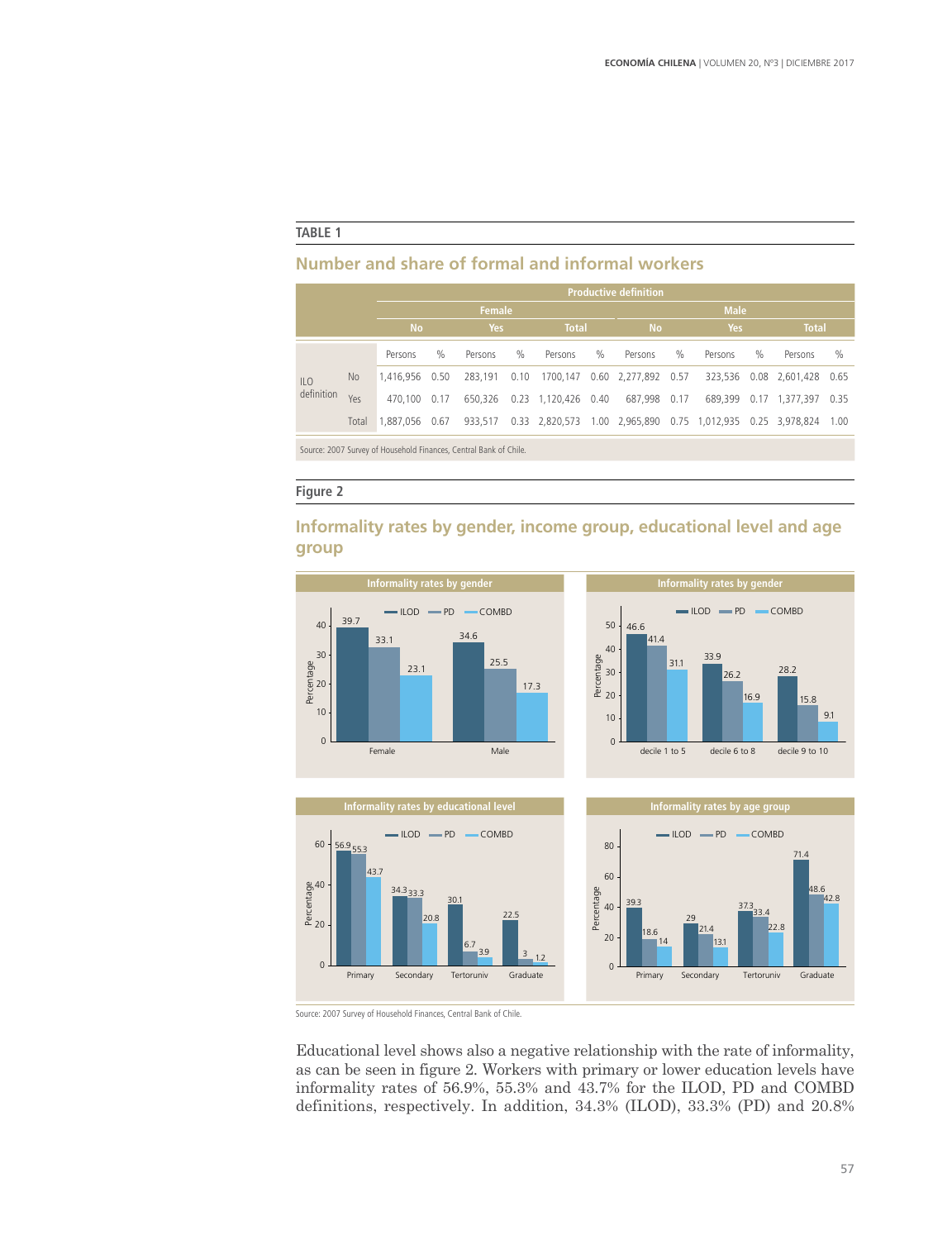(COMBD) of workers with secondary education are informal. Further, while workers with a tertiary or undergraduate university degree have informality rates of 30.1% (ILOD), 6.7% (PD), and 3.9% (COMBD), workers with a graduate university degree have rates of 22.5% (ILOD), 3% (PD), and 1.2% (COMBD). Note also that the reductions in the informality rate between lower education levels and higher education levels for the PD and COMBD definitions are very marked. This result is partially explained by the specific construction of the PD definition, where self-employed workers with lower education levels are assumed to be informal.

From figure 2, it is evident that informality is not distributed evenly by age groups. Clearly, informality affects more workers that are older than 65 years, which have rates of 71.4% (ILOD), 48.6% (PD) and 42.8% (COMBD). The second most affected group is old middle-aged workers between 40 and 65 years, with informality rates of 37.3% (ILOD), 33.4% (PD) and 22.8% (COMBD). In the third place, we have young workers aged between 15 to 25 that have informality rates of 39.3% (ILOD), 18.6% (PD) and 14% (COMBD). Finally, we observe that the age group least affected by informality is the young middle-aged between 26 and 39 years, which have informality rates of 29%, 21.4% and 13.1% for the ILOD, PD and COMB definitions, respectively. Note, however, that if we consider only the ILOD definition of informality, the second most affected group is that of young workers and in third place, old middle-aged workers.

#### **2. Informality and access to financial services**

In this subsection we compare informal and formal households in terms of access to financial services, using data for  $2007$ .<sup>6</sup> Note that we define informal (formal) households as those where all the members that are occupied are informal (formal) workers. This implies that we discard households that have no member working or where some members are informal and some are formal workers. Again, we use the three different informality definitions. For the ILOD definition, we end up having 684 informal households and 1,891 formal households. Regarding the PD definition, we have 431 informal households and 2,346 formal households. Finally, for the COMBD definition we have 284 informal households and 1,620 formal households.

We constructed four variables that proxy access to financial services, namely:

- 1) Possession of bank account
- 2) Possession of credit card
- 3) Possession of debit card
- 4) Facing credit constraints

The variable "possession of bank account" indicates households where the head reports being the holder of a bank account. In addition, the variables "possession of credit card" and "possession of debit card" indicate households where there is

<sup>6</sup> The results for the 2008, 2009 and 2010 surveys do not change our main conclusions. The results, which are *not presented due to space consideration, are available upon request from the authors.*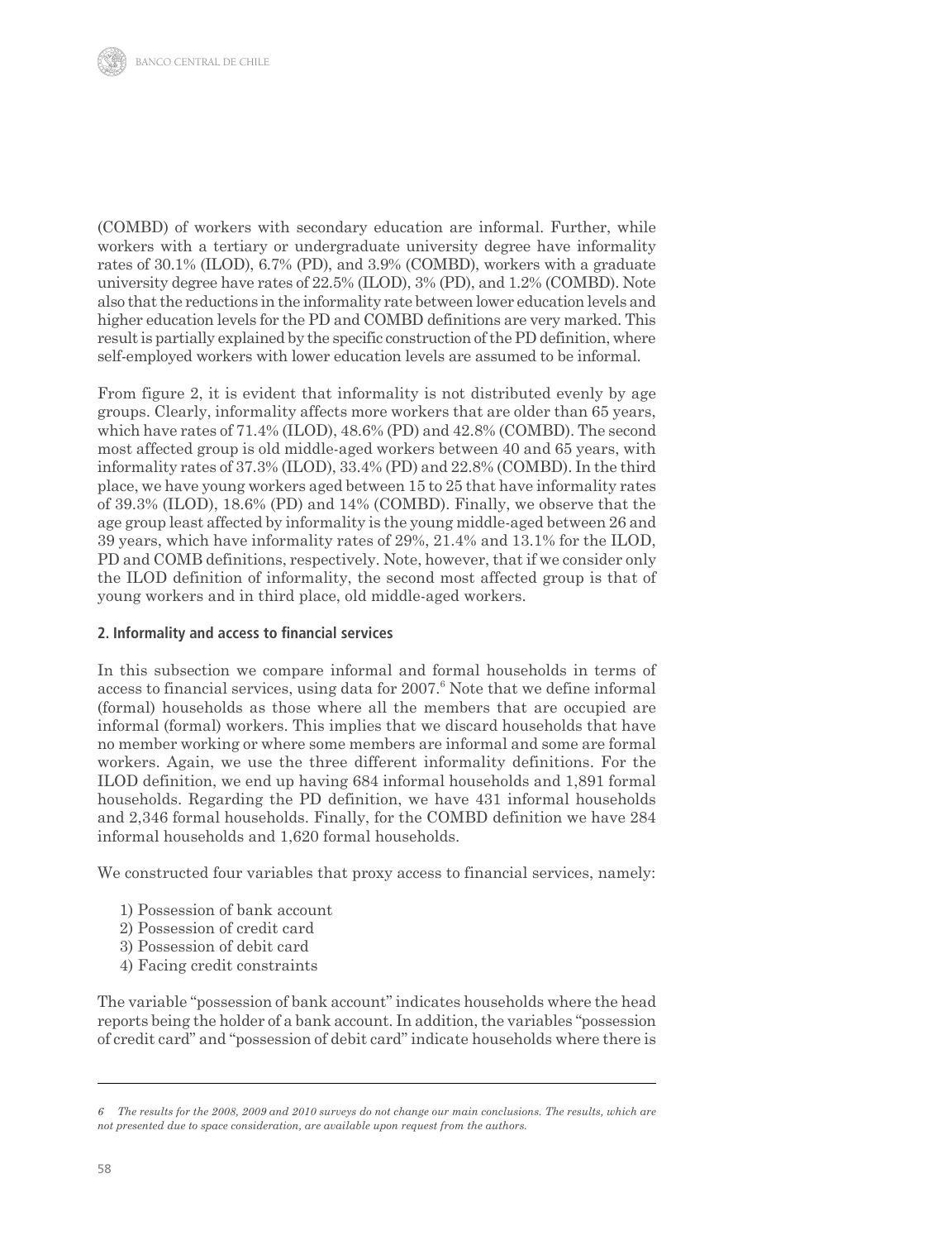at least one member that uses credit card and debit card, respectively. Further, households that face credit constraints are those that have applied to a credit in the last two years and have suffered at least one rejection. We also consider households to be credit constrained if they have been granted a credit but they have declined it because they consider the conditions to be unfavorable. Further, we consider households to be credit constrained if they have been granted a credit but the amount granted is less than what was applied for. Finally, we also consider households to be credit constrained if they do not apply for a credit because they believe that they will not be granted one or believe they will be unable to afford to repay the loan.<sup>7</sup>

From table 2, it is clear that there is a much higher proportion of heads of formal households that possess a bank account than heads of informal households. For the ILOD definition, while the 25.1% of heads of formal households report having a bank account, only 9.9% of heads of informal households possess a bank account. This comparison is 26.6% against 5.9% for the PD definition and 27% against 4.6% for the COMBD definition.

Regarding the use of credit cards, we see in table 2 that a higher proportion of formal households (between 17.4% and 18.6%) use credit cards than informal households (between 11.9% and 13.2%). Again, this pattern is consistent for the three definitions of informality.

| <b>Informality</b> |               | Household heads with bank account | Households using credit cards             |                 |  |
|--------------------|---------------|-----------------------------------|-------------------------------------------|-----------------|--|
| definition         | <b>Formal</b> | <b>Informal</b>                   | <b>Formal</b>                             | <b>Informal</b> |  |
| <b>ILOD</b>        | 25.1          | 9.9                               | 17.4                                      | 13.2            |  |
| <b>PD</b>          | 26.6          | 5.9                               | 18.6                                      | 11.9            |  |
| COMBD              | 27.0          | 4.6                               | 17.4                                      | 13.2            |  |
| <b>Informality</b> |               | Households using debit cards      | <b>Households with credit constraints</b> |                 |  |
| definition         | <b>Formal</b> | <b>Informal</b>                   | <b>Formal</b>                             | <b>Informal</b> |  |
| <b>ILOD</b>        | 12.9          | 3.9                               | 33.7                                      | 46.8            |  |
| <b>PD</b>          | 13.7          | 1.2                               | 36.2                                      | 44.9            |  |
| COMBD              | 13.9          | 0.0                               | 34.8                                      | 49.1            |  |

#### **Table 2**

#### **Access to financial services**

(percent)

Source: 2007 Survey of Household Finances, Central Bank of Chile.

Notes: ILOD: ILO definition; PD: productive definition; COMBD: combined definition.

<sup>7</sup> All these questions are available in the Survey of Household Finances conducted by the Central Bank of Chile *in 2007, which allow us to construct the single variable "Face credit constrains".*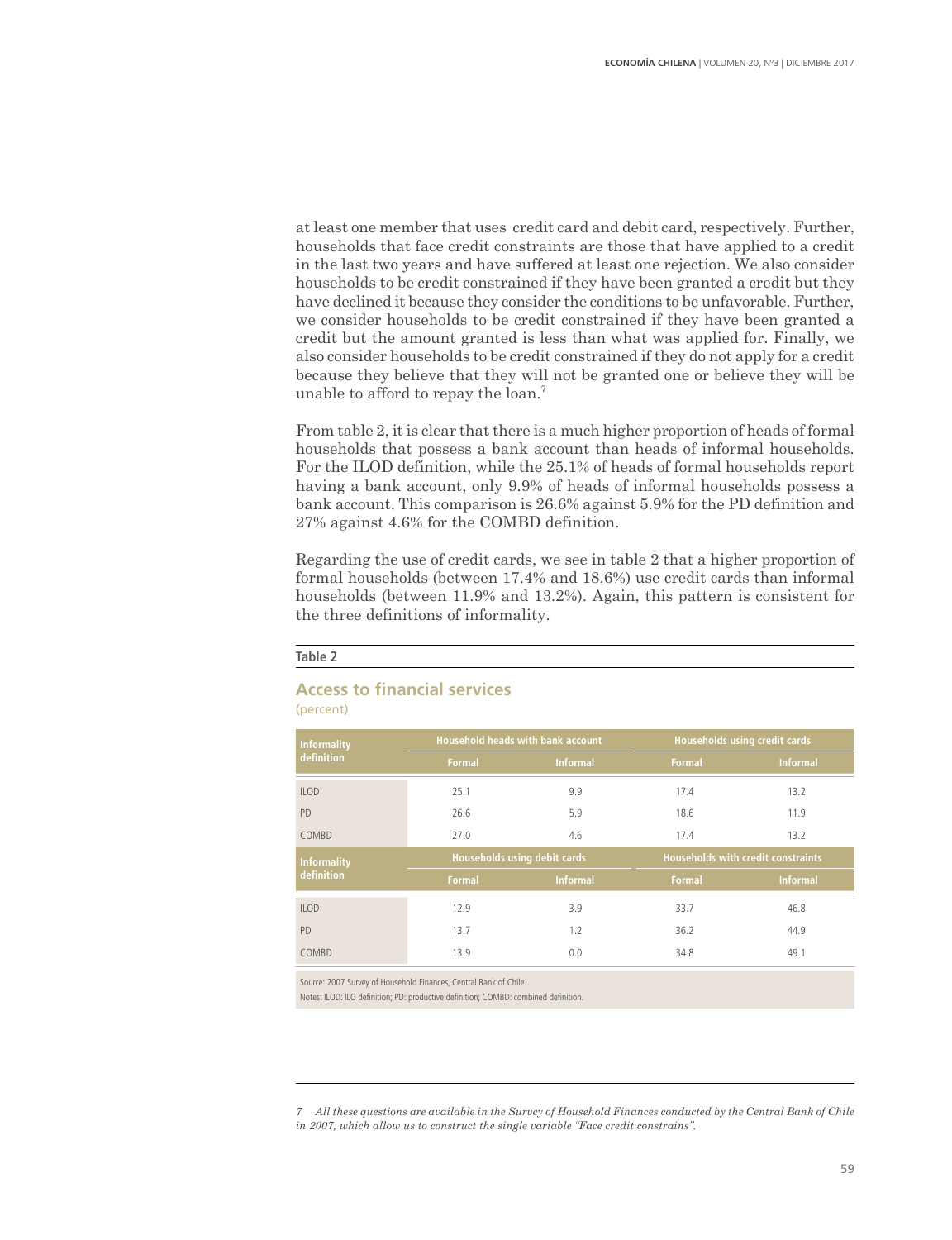With respect to the use of debit cards, from table 2 we find a similar pattern to that for the use of credit cards, ranging between 12.9% and 13.9% the proportion of formal households that use debit cards and between 0% and 3.9% of informal households. Note that the use of debit cards is much less extended than the use of credit cards. A possible explanation is that debit cards are associated with the possession of a bank account; instead, credit cards are increasingly being issued by department and retail stores without the need to own a bank account.

In table 2, we see that there is a higher proportion of informal households that suffer credit constraints in comparison with formal households. While between 44.9% and 49.1% of informal households suffer credit constraints, between 33.7% and 36.2% of formal household are credit constraints. Clearly, this pattern is consistent across all three definitions of informality. Moreover, for all the four variables that capture access to financial services, we see that informal households have less access than formal households.

#### **3. Informality and households' assets and liabilities**

The database that we use allows us to analyze the proportion of households that have assets and liabilities and compare formal and informal households. In terms of assets, we distinguish between real assets —such as motor vehicles, primary residence and other real estates— and financial assets, such as fixedincome assets (saving accounts, retirement saving plan and term deposits) and variable-income assets (shareholding, mutual and investment funds and business partnership). Further, we also have data on households' liabilities, such as bank credit card debt, personal loans by banks, other bank credit, mortgage loans, retail store credit card debt, personal loans by retail stores and other financial companies, credit by credit unions, car loans, student loans, loans by family and friends, pawnshop credit, bought on credit and other debts.

From table 3, it is clear that there is a higher proportion of formal households that possess assets in comparison to informal households for 2007 in Chile. Although there is not much difference between formal and informal households in terms of ownership of primary residence, it is clear that a higher proportion of formal households possess a motor vehicle and other real estate properties. Furthermore, the difference is blatant in terms of financial assets, especially for variable-income assets such as shareholding, mutual and investment funds and business partnership. Note also that beyond the difference between formal and informal households, possession of financial assets by households is quite low in general, especially if compared with real assets.

With respect to liabilities, it is also clear that a higher proportion of formal households are indebted in comparison to informal households. The difference is especially important for loans granted by banks, such as debt by bank-issued credit cards, personal loans by banks, other bank credit, and mortgage loans. However, when analyzing the loans granted by retail stores (credit card or personal loans) the difference between formal and informal households is less important. Another interesting pattern is that credit card penetration by retail stores is much larger than for bank-issued credit cards. Clearly, retail stores provide an important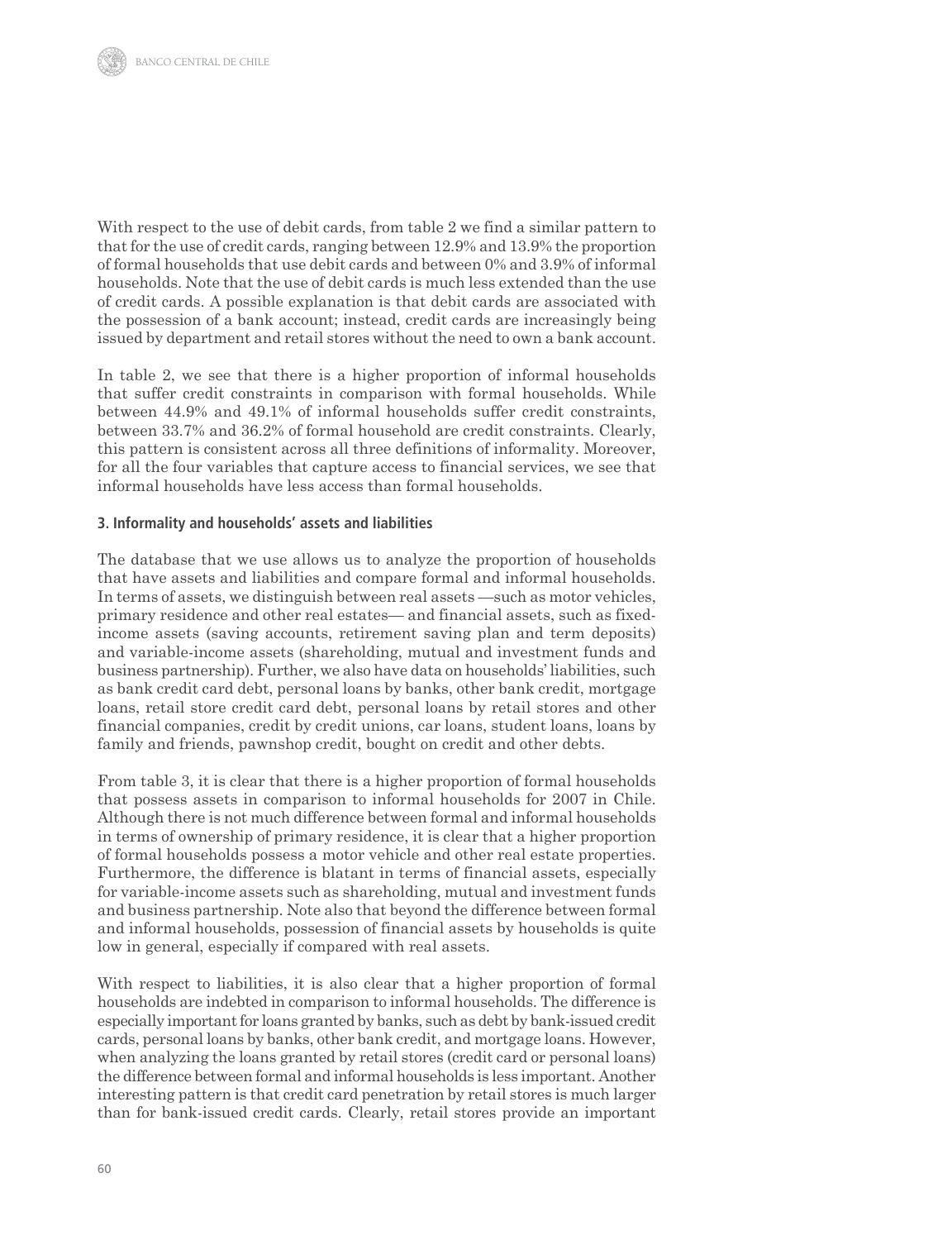source of financing for both formal and informal households. Finally, although a small proportion of households take loans from family and friends and from pawnshops, these are the only categories of liabilities where informal households have a higher percentage than formal households. These results may evidence that informal households have a greater tendency to search for credit through more informal channels.

#### **Table 3**

#### **Proportion of formal and informal households with assets and liabilities**  (percent)

**ILO definition Productive definition Combined definition Assets Formal Informal Formal Informal Formal Informal** Real assets 81.2 72.8 78.8 78.4 79.2 73.1 Motor vehicles 41.3 30.5 42.3 29.0 42.0 26.5 Primary residence 67.2 63.5 66.4 65.8 66.4 65.8 66.4 Other real states 12.2 8.1 12.4 9.0 11.6 6.1 Financial assets 14.9 7.4 15.8 6.6 15.4 5.9 Fixed-income assets 11.1 6.5 11.7 5.7 11.6 5.9 Savings account 10.1 6.5 10.5 5.5 10.2 5.8 Retirement savings plan 5.2 0.4 3.0 0.9 3.3 0.5 Term deposit 1.6 0.4 1.6 0.3 1.8 4.0 Variable-income assets 6.7 1.2 6.1 0.9 5.8 0.0 Shareholding 2.8 0.5 3.0 0.1 2.8 0.0 Mutual and investment funds 1.1 4.4 0.4 4.2 0.3 Business partnership 1.3 0.4 1.1 0.7 1.1 0.0 **Liabilities Formal Informal Formal Informal Formal Informal** Indebted 65.8 51.0 64.5 50.8 67.1 47.4 Bank credit card debt 15.1 6.5 16.2 3.6 16.9 3.9 Personal loans by banks 15.5 9.2 15.3 8.4 15.7 7.2 Other bank credit **8.3** 5.5 9.2 3.5 9.0 3.9 Mortgage loans 16.7 6.0 16.8 5.0 17.7 3.9 Retail store credit card debt **56.1** 43.6 55.8 43.8 58.4 42.8 Personal loans by retail stores and other Personal loans by retail stores and other the top of the companies the store of the store of the store of the store of the store of the store of the store of the store of the store of the store of the store of the store of Credit by credit unions 8.1 4.0 8.2 4.7 9.3 5.6 Car loans 1.9 1.9 1.6 2.2 1.6 1.9 1.4 Student loans 1.1 5.8 1.1 5.4 0.8 Loans by family and friends 1.0 2.9 1.6 1.5 1.3 2.2 Pawnshop credit 0.0 1.1 0.2 0.5 0.1 0.8 Bought on credit 1.4 1.1 1.5 0.7 1.3 60.0 Other debts 3.0 2.4 2.7 2.9 2.6 2.2

Source: 2007 Survey of Household Finances, Central Bank of Chile.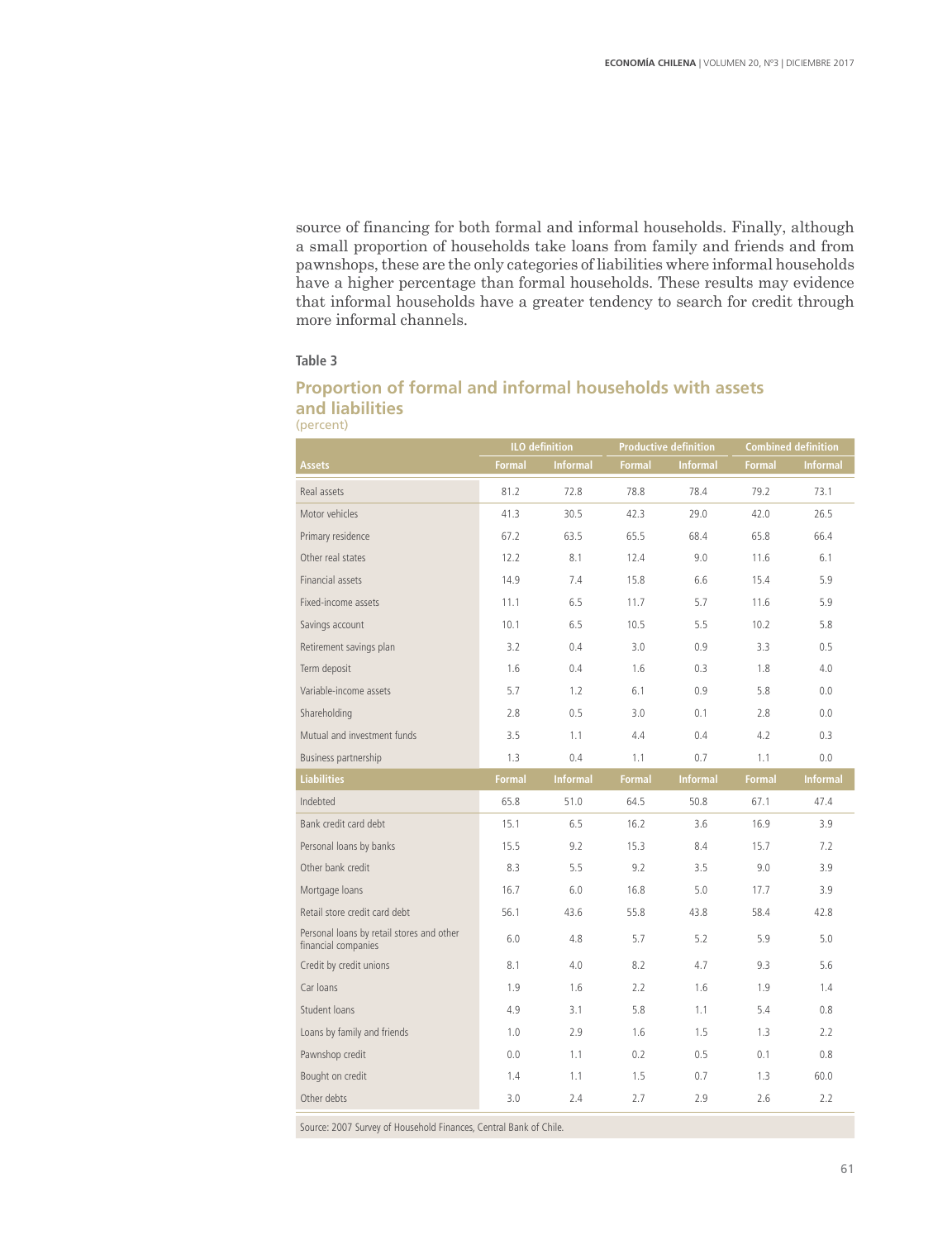#### **4. Informality and saving behavior**

In this subsection we analyze the saving rates of households, discriminating by different percentiles of income and between formal and informal households for 2007. Further, we present data on the percentage of households that inform being able to save or not in the last year, discriminating by formal and informal households. Finally, we present data on households' reported reasons for saving in 2007. The first step is to conceptualize saving since there is a great diversity of definitions, with some preponderance for the standard notion of total family income, net of retirement contributions and health insurance, minus total household expenditures, including durable goods, health expenses and educational expenses. These last three items are suggested as an unconventional form of saving by, among others, Attanasio (1998) and Butelmann and Gallego (2000). Furthermore, Deaton (2005) points out, as a criticism, that usually household surveys collect revenues of young people without their contributions to the pension system and consider the income of retirees as income and not as dissaving. These two effects may contribute to underestimating saving by young people and dissaving by retirees.

Following the above mentioned literature and benefiting from the richness of the EFH, we use the following three definitions for saving:

Definition 1 (*SR1*): Saving is the difference between total household income, net of retirement contributions and health insurance, and consumption expenditures. The saving rate is given by saving divided by total household income. Total household income includes imputed rent of own property or leased property for free. Consumption expenditures include all surveyed expenses.

Definition 2 (*SR2*): Like definition 1 (*SR1*), but excluding pension incomes from total household income and considering spending on education and health as saving, i.e. consumption expenditures exclude education and health spending.

Definition 3 (*SR3*): A binary variable that assumes value 1 if the head of the household answers in the survey that the incomes of the household have been greater than the expenses in the last 12 months (i.e. they have been able to save), and 0 otherwise.

In figure 10 we present the saving rates by income percentile using definition *SR1*, discriminating between formal and informal households according to the ILOD definition for 2007. Two main conclusions are evident. Firstly, for all the different income percentiles, formal households have higher saving rates than informal households. Secondly, saving rates are increasing in the level of income for both formal and informal households, i.e. households with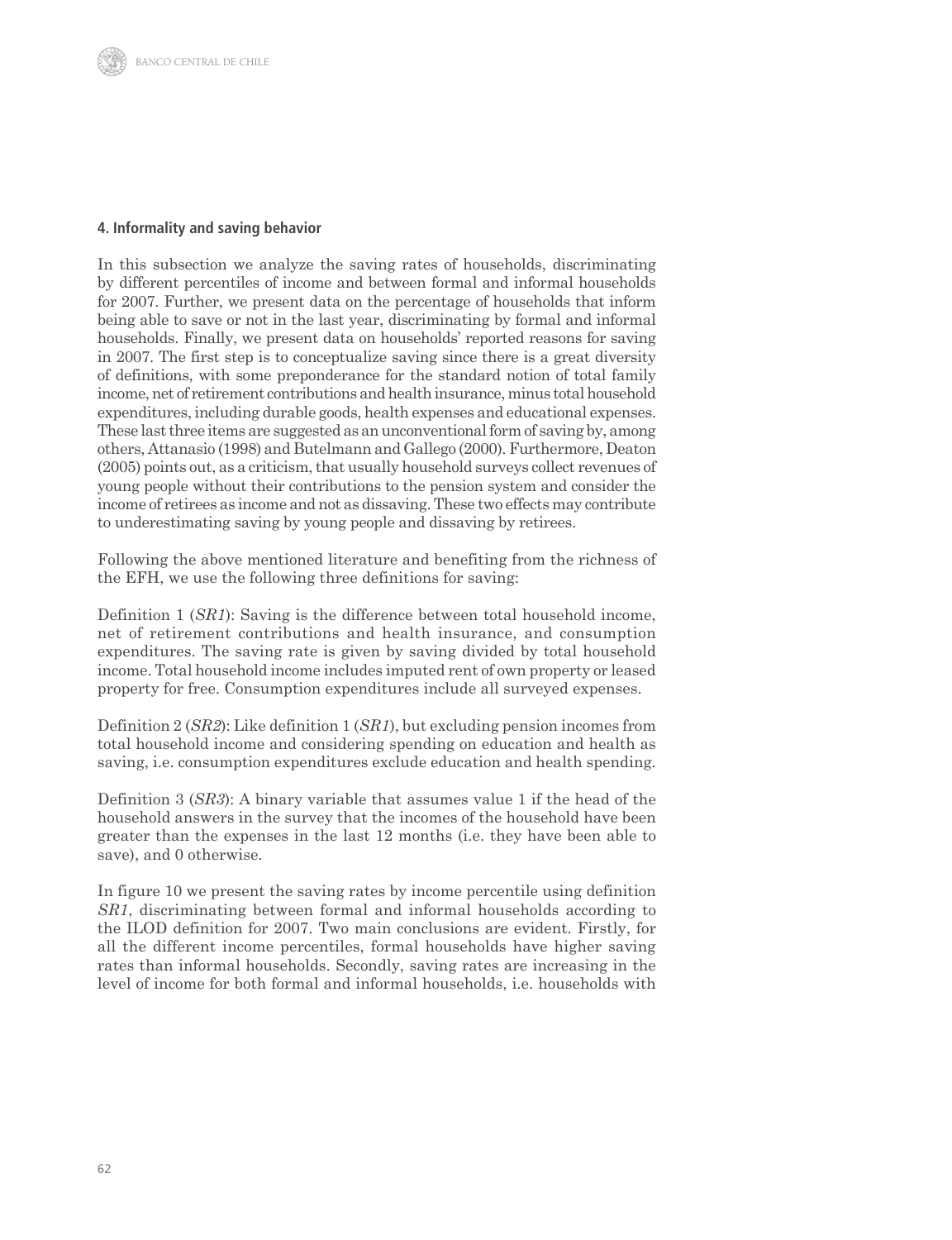higher incomes have greater saving rates. These two results are confirmed in figures 11 for the  $SR2$  definition of the saving rate.<sup>8,9</sup>

#### **Figure 3**

#### **Saving rates** *SR1* **by income percentile**



Source: 2007 Survey of Household Finances, Central Bank of Chile.

#### **Figure 4**

#### **Saving rates** *SR2* **by income percentile**



Source: 2007 Survey of Household Finances, Central Bank of Chile.

8 We reach the same conclusions using the PD and COMBD definitions of informality, which are not presented *due to space considerations, but are available upon request from the authors.*

9 We reach the same conclusions using two alternative saving definitions to definition 1 (SR1), namely as definition 1 (SR1), but excluding pension incomes from total household income, and as definition 1 (SR1), but considering *spending on education and health as saving, i.e. consumption expenditures exclude education and health spending.* These results are not presented due to space considerations, but are available upon request from the authors.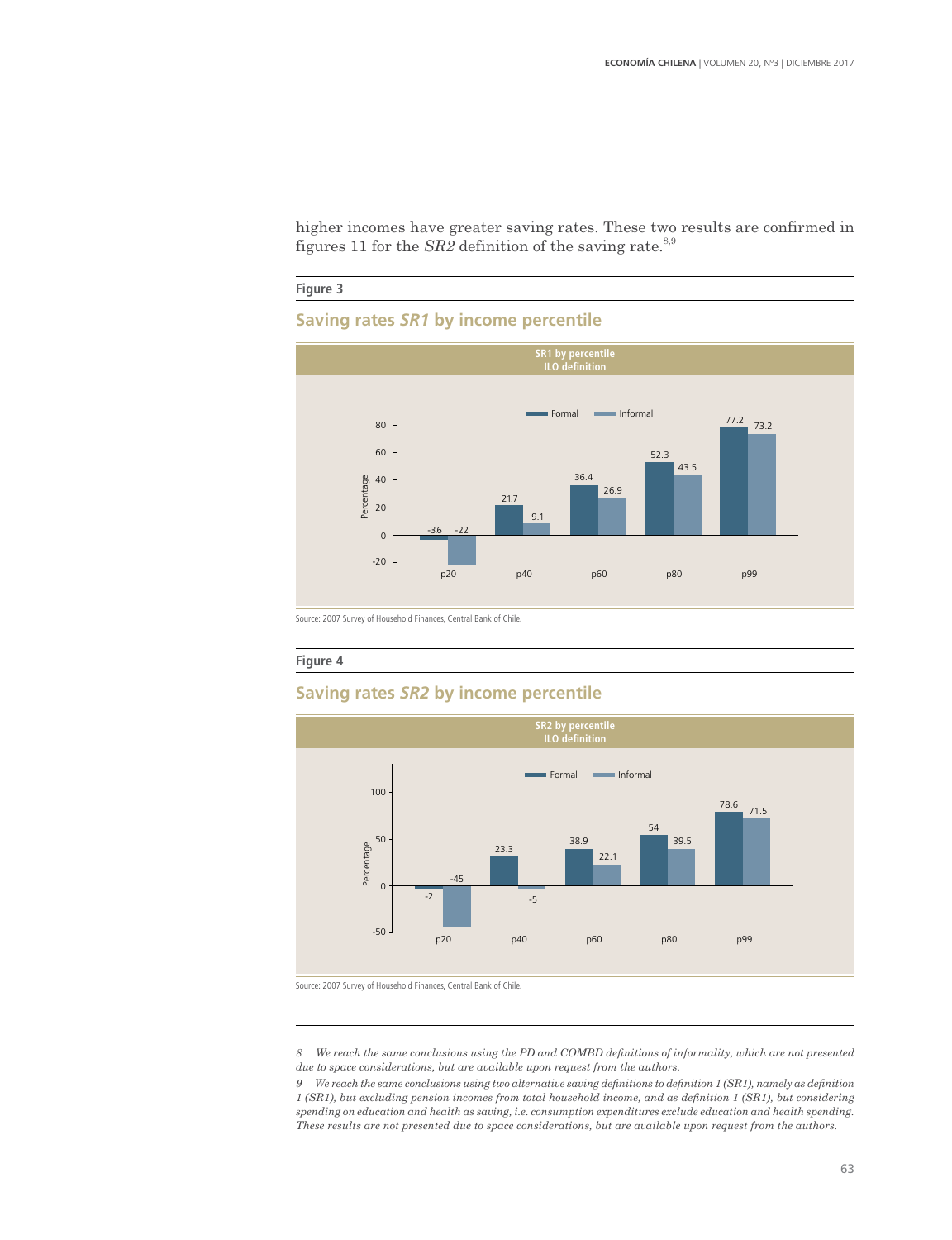Table 4 presents the percentage of households that inform having or not saved in the last year, discriminating between formal and informal households according to the different informality definitions. Note that these are the results for the *SR3* definition of saving. Similarly to the results for the other definitions of saving, we find that the percentage of formal households that save is greater than the percentage of informal households that save for all three definitions of informality. Equivalently, we find that the percentage of formal households that do not save is lower than the percentage of informal households that have not saved in the last year.

#### **Table 4**

## **Share of households that inform having or not saved in the last year**

(percent)

|              | <b>ILOD</b>   |                 |        | <b>PD</b>       | <b>COMBD</b>  |                 |
|--------------|---------------|-----------------|--------|-----------------|---------------|-----------------|
|              | <b>Formal</b> | <b>Informal</b> | Formal | <b>Informal</b> | <b>Formal</b> | <b>Informal</b> |
| Did not save | 64.2          | 77.7            | 66.3   | 77.0            | 64.8          | 79.7            |
| Saved        | 35.8          | 22.3            | 33.7   | 23.0            | 35.2          | 20.3            |
|              |               |                 |        |                 |               |                 |

Source: 2007 Survey of Household Finances, Central Bank of Chile.

Notes: ILOD: ILO definition; PD: productive definition; COMBD: combined definition.

In table 5, we present the reported motives for saving, distinguishing between formal and informal households according to the three different informality definitions used in this paper. Note that the data is presented as a percentage of households, including those households that do not report saving for any reason, and that households could respond one or more motive, i.e. the different motives are not mutually exclusive. The primary reason for saving for both formal and informal households is the precautionary motive. Note, however, that a larger proportion of formal households report this reason when compared with informal households. This result can be somehow counter-intuitive if we assume that informal households have less stability in their employments and a larger variation in their income streams, and would, thus, have more incentives for precautionary saving. Another interesting result is that a larger proportion of informal households than formal households state that they save for retirement. This is an intuitive result if we consider that the informality definitions imply that informal workers are less covered by contributory retirement plans than formal workers. Note also that there is no other motive for saving for which informal households report a higher percentage than formal households (an exception with mixed results is the health and education reason). Further, it is interesting to note that a larger proportion of formal households than informal households report saving in order to reduce debt. This may be an intuitive result if we consider that, in general and from table 4, a smaller proportion of informal households are indebted.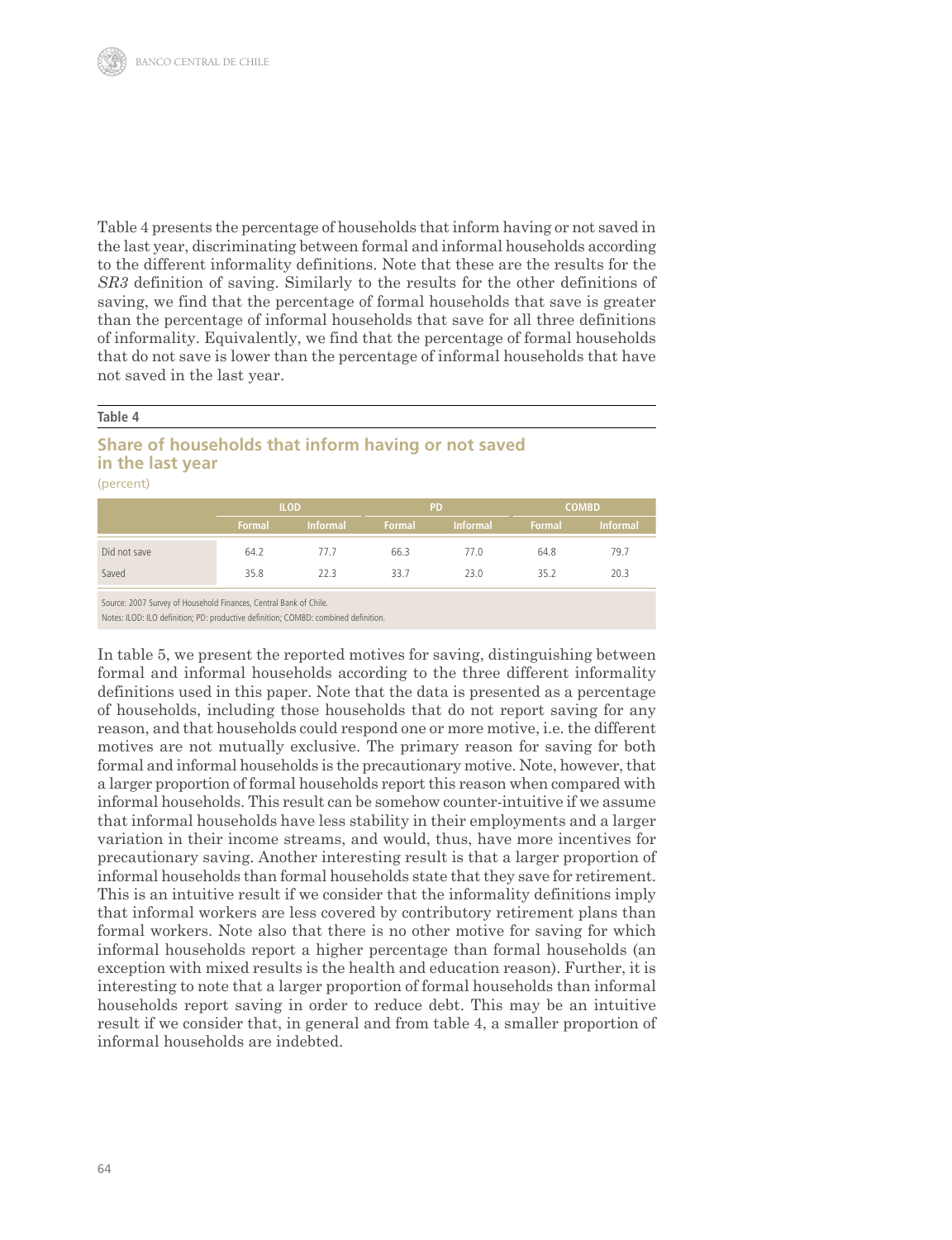#### **Table 5**

#### **Households' reported motive for saving** (as percentage of households)

|                        | <b>ILOD</b>   |                 |               | <b>PD</b> | <b>COMBD</b>  |                 |
|------------------------|---------------|-----------------|---------------|-----------|---------------|-----------------|
| <b>Reported reason</b> | <b>Formal</b> | <b>Informal</b> | <b>Formal</b> | Informal  | <b>Formal</b> | <b>Informal</b> |
| Precautionary          | 24.1          | 17.9            | 22.2          | 20.3      | 23.4          | 18.0            |
| Retirement             | 7.7           | 10.4            | 8.2           | 10.8      | 7.7           | 12.7            |
| Durable goods          | 9.5           | 8.1             | 9.3           | 9.4       | 9.1           | 8.2             |
| Health and education   | 8.8           | 7.4             | 8.3           | 11.3      | 7.9           | 9.7             |
| Inheritance            | 0.7           | 1.1             | 0.9           | 0.5       | 0.8           | 0.7             |
| Save                   | 9.4           | 6.8             | 9.2           | 6.7       | 9.4           | 6.3             |
| Reduce debt            | 6.3           | 3.4             | 5.6           | 4.3       | 5.8           | 3.3             |
| Other                  | 8.3           | 5.2             | 8.7           | 5.6       | 8.6           | 6.3             |

Source: 2007 Survey of Household Finances, Central Bank of Chile.

Notes: ILOD: ILO definition; PD: productive definition; COMBD: combined definition.

#### **III. DATA, METHODOLOGY AND RESULTS**

#### **1. Data and variables**

As was discussed in the last section, we use data from the Survey of Household Finances conducted by the Central Bank of Chile. In this section, we present the results for 2007, which covered 3,828 urban households from the whole country. However, we have considered only those households with at least one member employed and have included only pure households where all members are either formal or informal, i.e. we exclude households that have some members that are formal and others that are informal. Thus, our sample is reduced to between 2,533 and 1,740 urban households, depending on the saving rate variable used (*SR1*, *SR2* and *SR3*) and informality definition (ILOD, PD and COMBD).

The variables that are used in the regression analysis are the saving rates *SR1*, *SR2*, and *SR3* that were defined in the last section. In terms of the informality dummy variables, we have *infILOD*, *infPD* and *infCOMBD* that are constructed using the ILOD, PD and COMBD definitions, respectively. In addition, we have the *dprecsav* variable that is a dummy variable indicating a household that declares having saved during the last year due to precautionary motives. *dretsav* is a dummy variable capturing those households that have saved during the last year for retirement motives. The variable *ddurgoodsav* captures households that have saved in order to buy durable goods and *ddebtreducsav* capture those households that have saved to repay loans. In addition, for each of these dummy variables, we create new interaction variables with the informality variable, namely *infprec*, *infret*, *infdurgood* and *infdebt*. For example, *infprec* captures the effect on the saving rate of those households that save for precautionary reasons and are informal.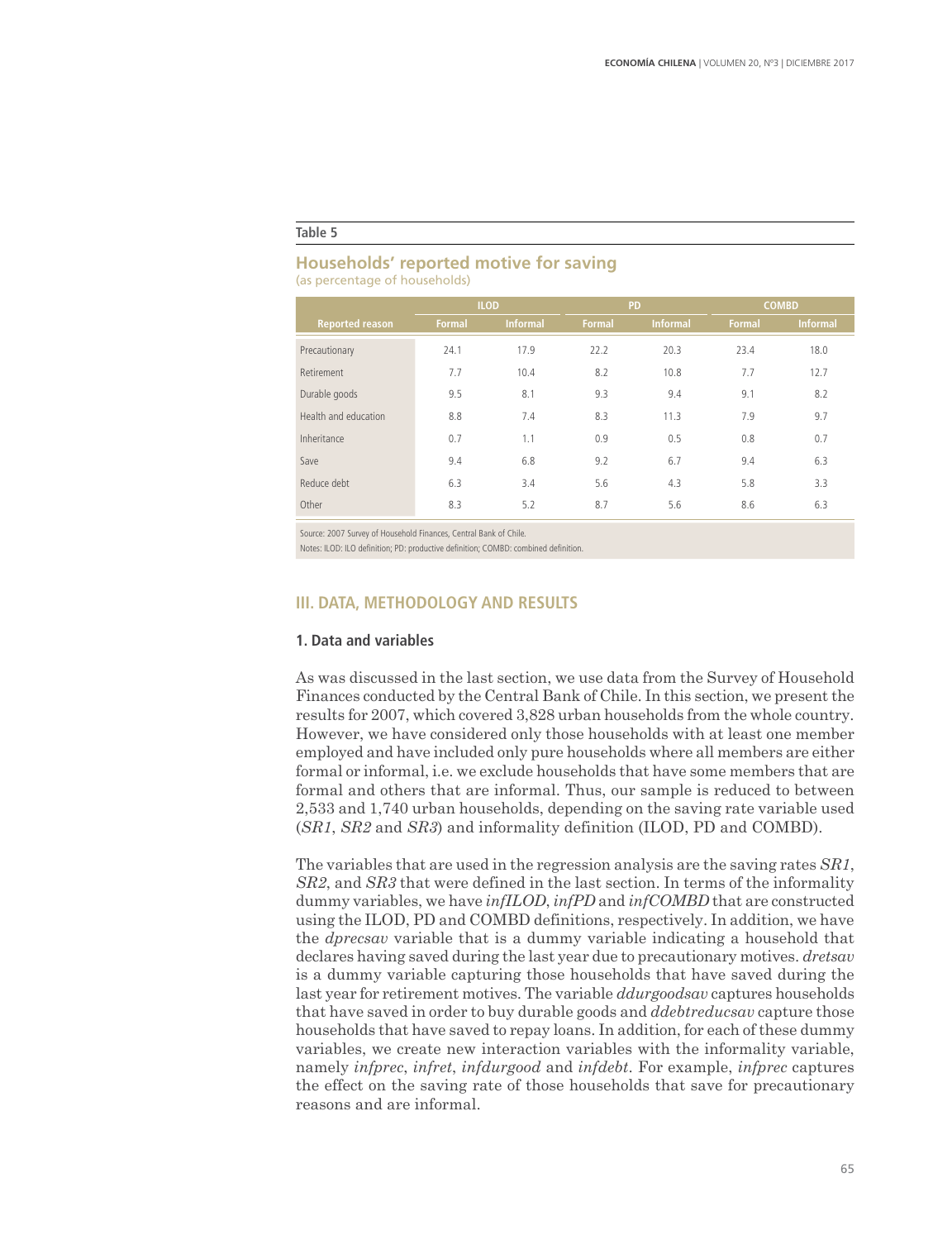On top of these variables, we constructed several variables that have been used in the surveyed literature in section I and whose descriptive statistics are presented in table 6.10 Note that the descriptive statistics of these variables correspond to the ILOD definition of informality. The average age of household heads (*age*) was 48 years and the average number of household members with revenues (*minc*) was 1.67 persons. The *mincsq* variable indicates the square of the number of people in the household with income. The *empspo* variable indicates the percentage of households in which the household head has a spouse or live-in partner who works. We find that 22% of households with at least one worker are in this situation. To control for dependency rates, two variables were constructed: i) *mchild* to define the number of members under 18 years of age for each household and ii) *melderly* to identify the number of family members over 65. The averages were 0.83 and 0.23 per household, respectively. With regard to the gender of the household head, 65% are males. For the educational level of the household head, four indicator variables were developed: i) *primary* to define primary education level, ii) *secondary* to define secondary education level, ii) *tertoruniv* to define college or tertiary education level, and iv) *postgraduate* to define postgraduate education level, with the following prevalence rates: 27%, 43%, 19% and 11%, respectively. Further, we constructed a categorical variable indicating households for which the household head is retired (*hhretired*), obtaining that 11% of households have a pensioner as household head.

Finally, the variable indicating that a household head owns a bank account (*bankacc*) shows an average of 18%. This variable is important because the Modigliani conceptual framework assumes that financial markets operate properly. However, in reality that is not the case and, thus, it is important to control for households that do not have proper access to credit markets and may have difficulties in smoothing their consumption over their lifetime. A binary variable was constructed to indicate whether the household owns at least one durable good, i.e. a car, a house or other property (*durgood*). This variable shows that 79% of households have at least one durable good. In addition, we have the *thincome* variable that measures the household's total monthly income expressed in millions of constant Chilean pesos of 2007 and the *thincomesq* variable that is the square of household's total monthly income, which is supposed to capture non-linearities in the relationship with the saving rate.<sup>11</sup>

<sup>10</sup> In the appendix, we include a table showing all the variable names in English as translated from their *original names in Spanish as they appear in the EFH survey.*

<sup>11</sup> In the regression analysis, we obtained similar results when using, instead of the level of income, an indicator variable that captures the relative position of households in the income distribution. The reason for this robustness test is that, as Sandoval-Hernandez (2010) points out, household income levels and educational levels are strongly correlated, which may imply the risk of facing multicollinearity. The results, which are not presented due to space *considerations, are available upon request from the authors.*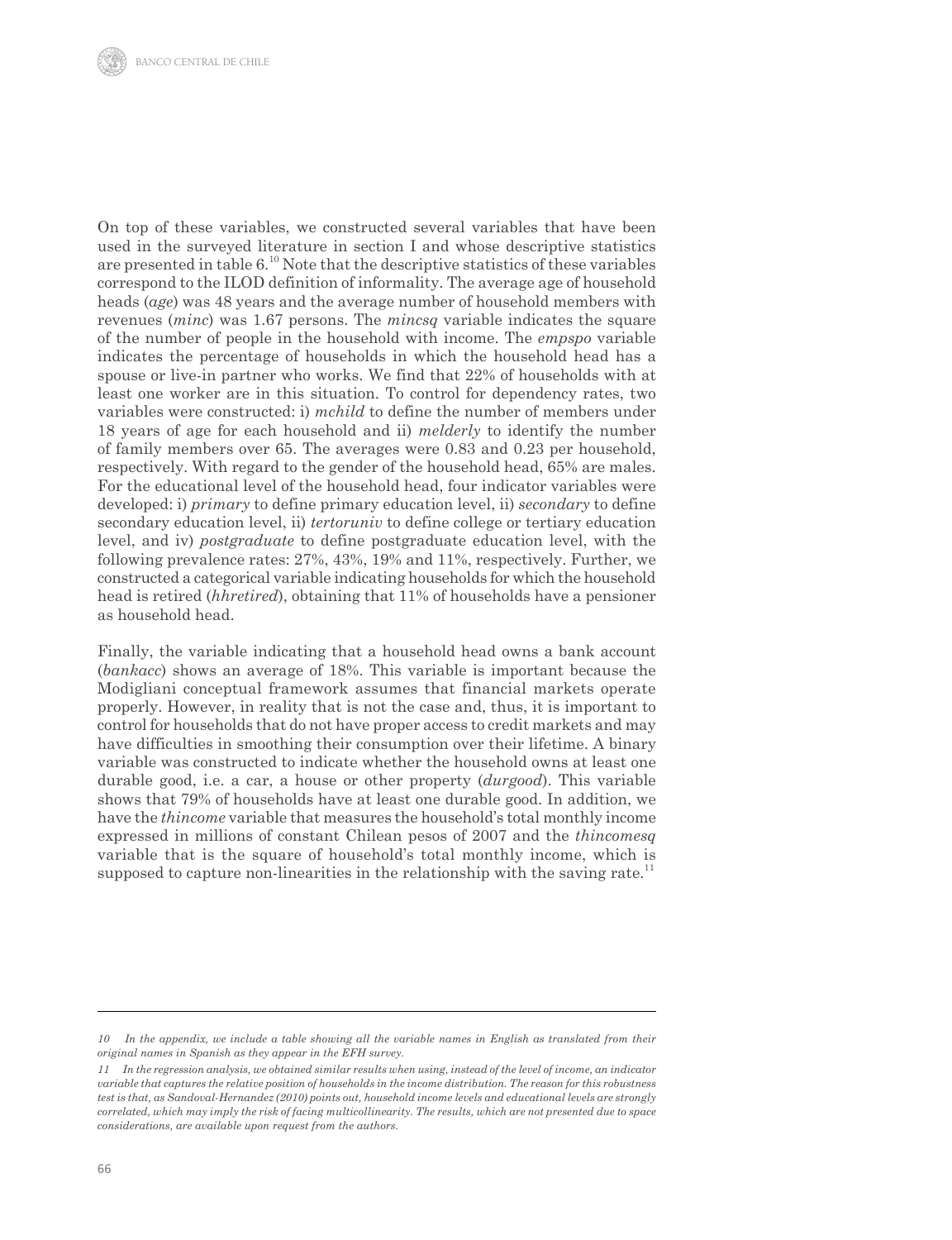#### **Table 6**

## **Descriptive statistics of variables used in regression analysis**

Descriptive Statistics (ILO definition)

Only formal and informal households

| <b>Variable</b> | <b>Label</b>                                                          | <b>Mean</b> | St. dev. | <b>Median</b> | 10th<br>percentile percentile | 90th  |
|-----------------|-----------------------------------------------------------------------|-------------|----------|---------------|-------------------------------|-------|
| SR1             | Savings rate (definition 1)                                           | 0.11        | 1.04     | 0.26          | $-0.39$                       | 0.60  |
| SR <sub>2</sub> | Savings rate (definition 2)                                           | 0.06        | 1.19     | 0.25          | $-0.57$                       | 0.61  |
| SR <sub>3</sub> | Dummy variable (0 not save, 1 save)-(definition 3)                    | 0.20        | 0.40     | 0.00          | 0.00                          | 1.00  |
| infILOD         | Dummy variable<br>(0 Formal household; 1 Informal household)          | 0.34        | 0.47     | 0.00          | 0.00                          | 1.00  |
| age             | Age of household head                                                 | 48          | 13       | 47            | 30                            | 66    |
| agesg           | Age squared of the household head                                     | 2,443       | 1,343    | 2,209         | 900                           | 4,356 |
| thincome        | Total household income (in millions of pesos)                         | 0.791       | 3.226    | 0.420         | 0.181                         | 1.260 |
| thincomesq      | Squared total household income (in millions of pesos)                 | 11.03       | 348.80   | 0.18          | 0.03                          | 1.59  |
| thincome2       | Total household income without pensions<br>(in millions of pesos)     | 0.733       | 3.205    | 0.380         | 0.155                         | 1.153 |
| thincomesq2     | Squared total household income w/o pensions<br>(in millions of pesos) | 10.81       | 342.16   | 0.14          | 0.02                          | 1.33  |
| minc            | Number of household members with income                               | 1.67        | 0.79     | 2.00          | 1.00                          | 3.00  |
| mincsq          | Square of number of household members with income                     | 3.40        | 3.46     | 4.00          | 1.00                          | 9.00  |
| empspo          | Spouse or live-in partner who is employed                             | 0.22        | 0.41     | 0.00          | 0.00                          | 1.00  |
| mchild          | Number of children at home                                            | 0.83        | 0.96     | 1.00          | 0.00                          | 2.00  |
| melderly        | Number of elderly at home                                             | 0.23        | 0.54     | 0.00          | 0.00                          | 1.00  |
| primary         | Head of household with primary education                              | 0.27        | 0.44     | 0.00          | 0.00                          | 1.00  |
| secondary       | Head of household with secondary education                            | 0.43        | 0.49     | 0.00          | 0.00                          | 1.00  |
| tertoruniv      | Head of household with tertiary or university education               | 0.19        | 0.39     | 0.00          | 0.00                          | 1.00  |
| graduate        | Head of household with graduate education                             | 0.11        | 0.32     | 0.00          | 0.00                          | 1.00  |
| bankacc         | Head of household who has current account                             | 0.18        | 0.39     | 0.00          | 0.00                          | 1.00  |
| gender          | Gender of household head                                              | 0.65        | 0.48     | 1.00          | 0.00                          | 1.00  |
| durgood         | Home with durable goods                                               | 0.79        | 0.40     | 1.00          | 0.00                          | 1.00  |
| hhretired       | Head of household is retired                                          | 0.11        | 0.32     | 0.00          | 0.00                          | 1.00  |
| dprecsav        | Dummy precautionary saving                                            | 0.22        | 0.41     | 0.00          | 0.00                          | 1.00  |
| dretsav         | Dummy retirement saving                                               | 0.09        | 0.28     | 0.00          | 0.00                          | 0.00  |
| ddurgoodsav     | Dummy saving durable goods                                            | 0.09        | 0.29     | 0.00          | 0.00                          | 0.00  |
| ddebtreducsav   | Dummy savings debt reduction                                          | 0.05        | 0.22     | 0.00          | 0.00                          | 0.00  |
| infret          | Interaction dummy retirement saving and informality                   | 0.04        | 0.19     | 0.00          | 0.00                          | 0.00  |
| infprec         | Interaction dummy precautionary saving and informality                | 0.06        | 0.24     | 0.00          | 0.00                          | 0.00  |
| infdurgood      | Interaction dummy durable goods saving and informality                | 0.03        | 0.16     | 0.00          | 0.00                          | 0.00  |
| infdebt         | Interaction dummy saving debt reduction and informality               | 0.01        | 0.11     | 0.00          | 0.00                          | 0.00  |

Source: 2007 Survey of Household Finances, Central Bank of Chile.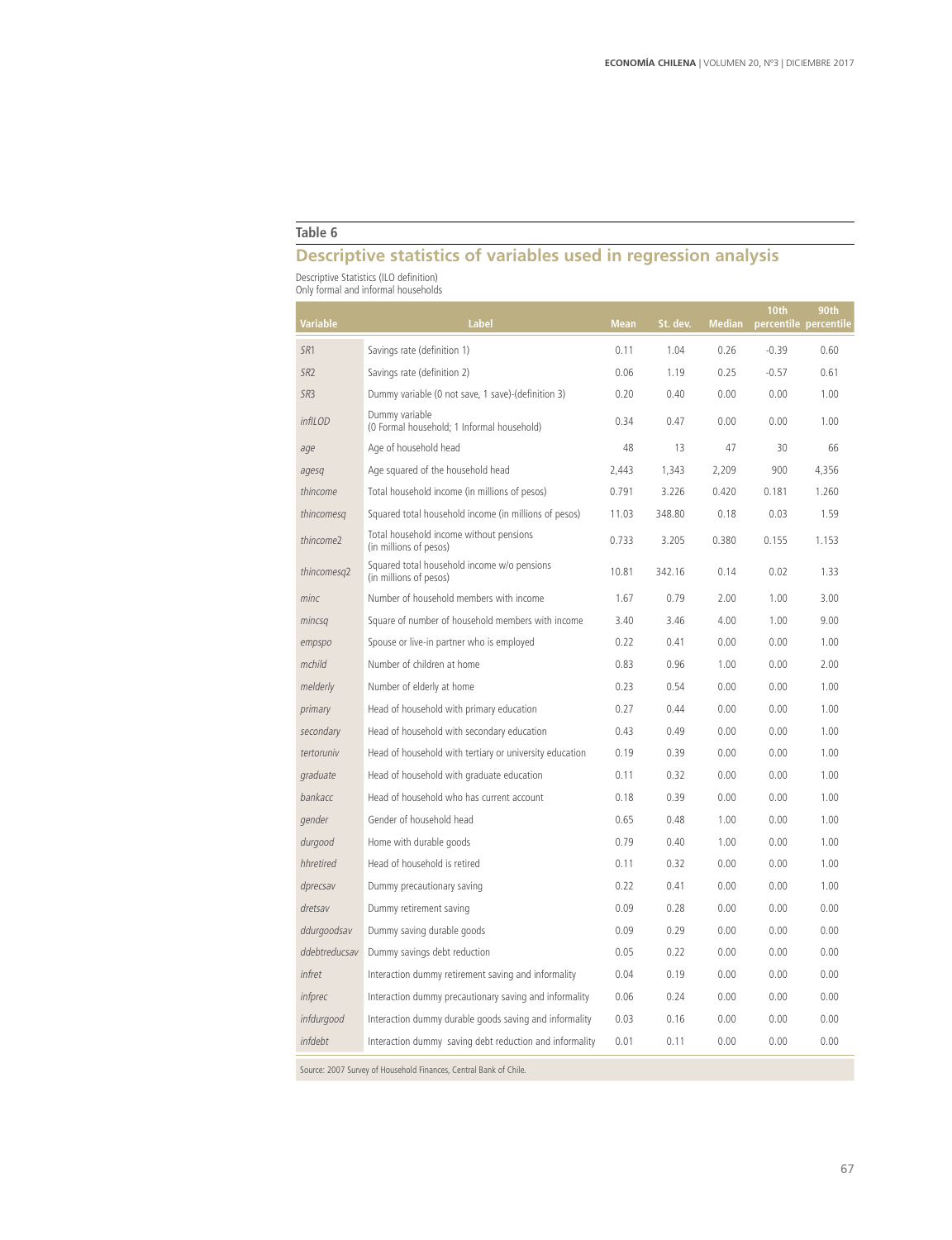#### **2. Empirical methodology**

The objective of this section is to determine whether households of informal workers have a different saving behavior relative to households with formal workers. Additionally, the relationship between saving and the main determinants commonly cited in the literature is also analyzed. The empirical strategy follows a cross-section regression analysis by using both ordinary least squares and probit estimation models. It is important to clarify that the estimates are made on a population of households containing only formal workers or only informal workers according to each of the three possible informality definitions (ILOD, PD and COMBD). In other words, in addition to discarding those households that have no member that works, we also remove those households that have some members that are formal and others that are informal. In this way, we are comparing the saving behavior of purely formal households with purely informal households.

#### Ordinary least squares regression analysis

We perform the regression analysis for each of the two saving rate definitions as the dependent variable (*SR*1 and *SR*2). Further, for each saving rate definition, we test the three different informality dummy variables, namely the ILOD, PD and COMBD informality definitions. Further, following Butelmann and Gallego (2000), we remove the extreme percentiles 1st and 99th for each alternative definition of saving rates in order to ensure an adequate empirical treatment since household surveys typically have a high dispersion of data by the presence of outliers, which tend to strongly bias the estimation results.

Concretely, we estimate the following equation by ordinary least squares, weighting with the expansion factors given to each household in the EFH and with robust standard errors for heteroscedasticity:<sup>12</sup>

 $SR_i = \alpha_0 + \alpha_1 inf_i + \alpha_2 age_i + \alpha_3 ages_i + \alpha_4 thincome_i + \alpha_5 thincomesq_i + \alpha_6 mine_i$  $+\alpha_7$  *mincsq<sub>i</sub>* +  $\alpha_8$  *empspo<sub>i</sub>* +  $\alpha_9$  *mchild<sub>i</sub>* +  $\alpha_{10}$  *melderly<sub>i</sub>* +  $\alpha_{11}$  *secondary<sub>i</sub>* +  $\alpha_{12}$  $t$ ertoruniv<sub>i</sub> +  $\alpha_{13}$  postgraduate<sub>i</sub> +  $\alpha_{16}$  bankacc<sub>i</sub> +  $\alpha_{17}$  gender<sub>i</sub> +  $\alpha_{18}$  durgood<sub>i</sub> +  $\alpha_{19}$  $h$ *hi*retired<sub>i</sub> +  $\alpha_{20}$ *Dprecsav*<sub>*i*</sub> +  $\alpha_{21}$ *Dretsav*<sub>*i*</sub> +  $\alpha_{22}$ *Ddurgoodsav*<sub>*i*</sub> +  $\alpha_{23}$ *Ddebtreducsav*<sub>*i*</sub>  $+ \alpha_{24}$  *infprec*<sub>*i*</sub>  $+ \alpha_{25}$  *infret<sub>i</sub>*  $+ \alpha_{26}$  *infdurgood<sub>i</sub>*  $+ \alpha_{27}$  *infdebt<sub>i</sub>*  $+ \epsilon_{i}$ *i*,

where the *i* subscript represents household *i, SRi* is the saving rate variable, *infi* is the informality dummy variable, and the other variables are the ones described in subsection III.1. Note that this model is estimated using two different dependent variables, namely the *SR*1 *and the SR*2 definitions of saving rate. Further, it is estimated using the three different independent variables regarding the informality variable, namely the ILOD, the PD and the COMBD definitions of informality. Thus, the model is estimated in total for six different combinations of the saving rate variable and the informality dummy variable,

<sup>12</sup> See Madeira (2011) for a discussion of the computation of population weights for the EFH survey and Solon *et al. (2013) for the use of population weights in studies about causal effects.*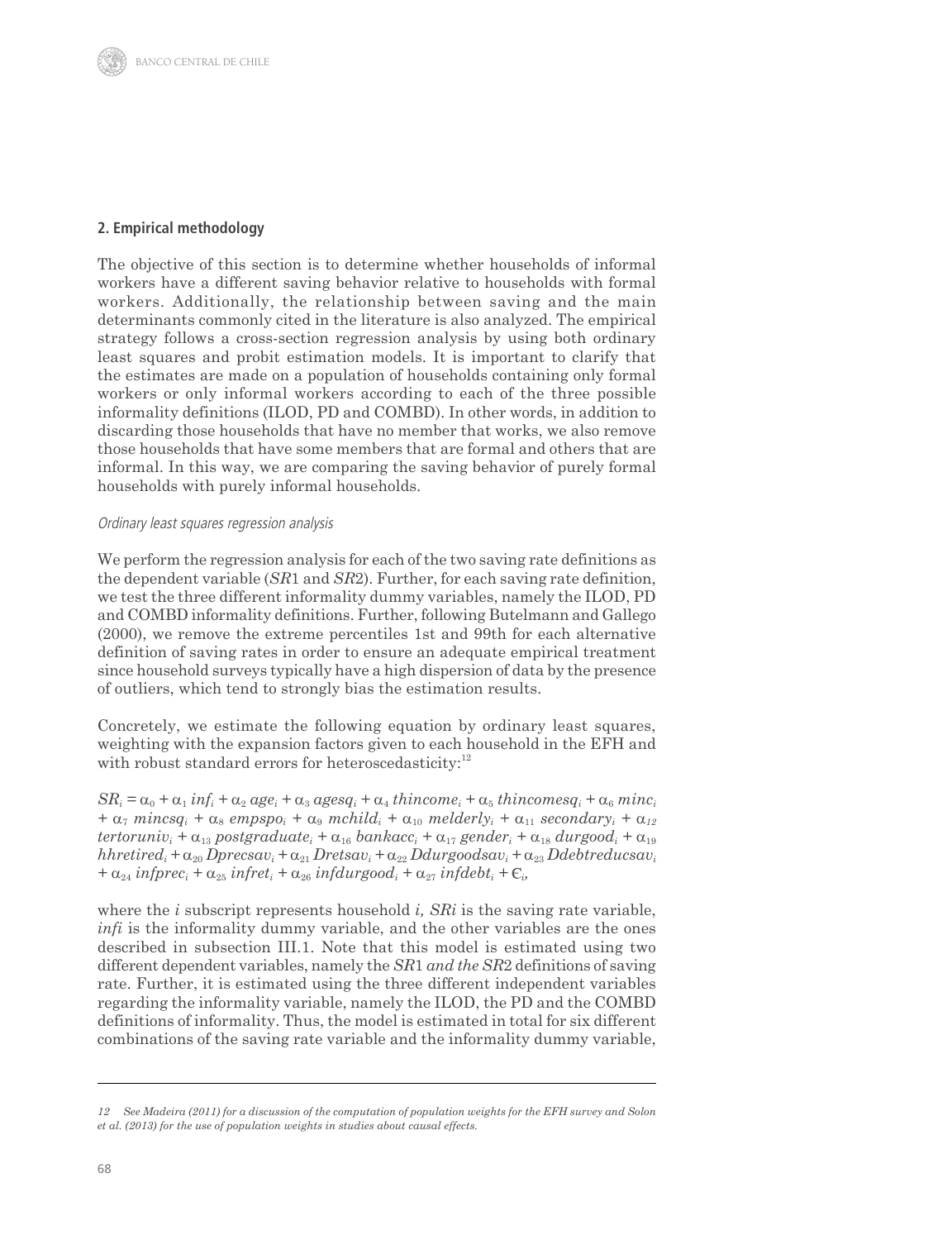#### namely: (*SR*1*;infILOD*), (*SR*1*;infPD*), (*SR*1*;infCOMBD*), (*SR*2*;infILOD*), (*SR*2*;infPD*), and (*SR*2*;infCOMBD*).

#### Probit regression analysis

In the case of the probit regression we use the saving definition 3 (*SR*3) as the dependent variable. In addition, we use the three different informality dummy variables, namely the ILOD, PD and COMBD informality definitions. Note that we are not removing the extreme percentiles as in the OLS regression because the *SR*3 is a dummy variable without the variability of the *SR*1 and *SR*2 variables.

We estimate the following model using a probit regression methodology, correcting the standard errors for heteroskedasticity, but without weighting with the expansion factors given to each household in the EFH as we did in the OLS regression:

 $P[SR3,=1] = \varphi \beta_0 + \beta_1 \inf_i + \beta_2 \text{ age}_i + \beta_3 \text{ ages}_i + \beta_4 \text{ thincome}_i + \beta_5 \text{ thincomes}_i + \beta_6 \text{ thincomes}_i$  $\beta_6$  *minc*<sub>*i*</sub> +  $\beta_7$  *mincsq*<sub>*i*</sub> +  $\beta_8$  *empspo*<sub>*i*</sub> +  $\beta_9$  *mchild*<sub>*i*</sub> +  $\beta_{10}$  *melderly*<sub>*i*</sub> +  $\beta_{11}$  *secondary*<sub>*i*</sub>  $+ \beta_{12}$  *tertoruniv<sub>i</sub>* +  $\beta_{13}$  *graduate<sub>i</sub>* +  $\beta_{14}$  *bankacc<sub>i</sub>* +  $\beta_{15}$  *gender<sub>i</sub>* +  $\beta_{16}$  *durgood<sub>i</sub>*  $+ \beta_{17}$ *hhretired<sub>i</sub>* 

Note that, given that there is a non-linear relationship between the dependent variable and its determinants,  $\varphi$  is the standard normal cumulative distribution function corresponding to the probit methodology. Also, estimating this equation means that we are estimating the probability that the dependent variable *SR3* is equal to 1, i.e. that a household saved in the last year, conditional on the other independent variables. Further, we have not included the dummy variables *dprecsavi*, *dretsavi*, *ddurgoodsavi*, *ddebtreducsavi*, *infpreci*, *infreti*, *infdurgoodi*, *and infdebti* because these variables and the dependent variable *SR5* are constructed from the same survey questions.

#### **3. Results**

#### OLS regression results

Tables 7, 8 and 9 present the estimation results for each of the two definitions of saving rates and for each of the three definitions of informality for the year 2007.13,14 It should be noted that the size of the linear coefficients of determination (R2) varies between 0.245 and 0.284. This means that between 28.4% and 24.5% of the saving rates' variability is explained by the dependent

*<sup>13</sup>  We reached similar conclusions when using two alternative saving definitions to definition 1 (SR1), namely* as definition 1 (SR1), but excluding pension incomes from total household income, and as definition 1 (SR1), but *considering spending on education and health as saving, i.e. consumption expenditures excludes education and health spending. The results, which are not presented due to space considerations, are available upon request from the authors.*

<sup>14</sup> We reached similar conclusions when using the 2008, 2009 and 2010 surveys. The results, which are not *presented due to space considerations, are available upon request from the authors.*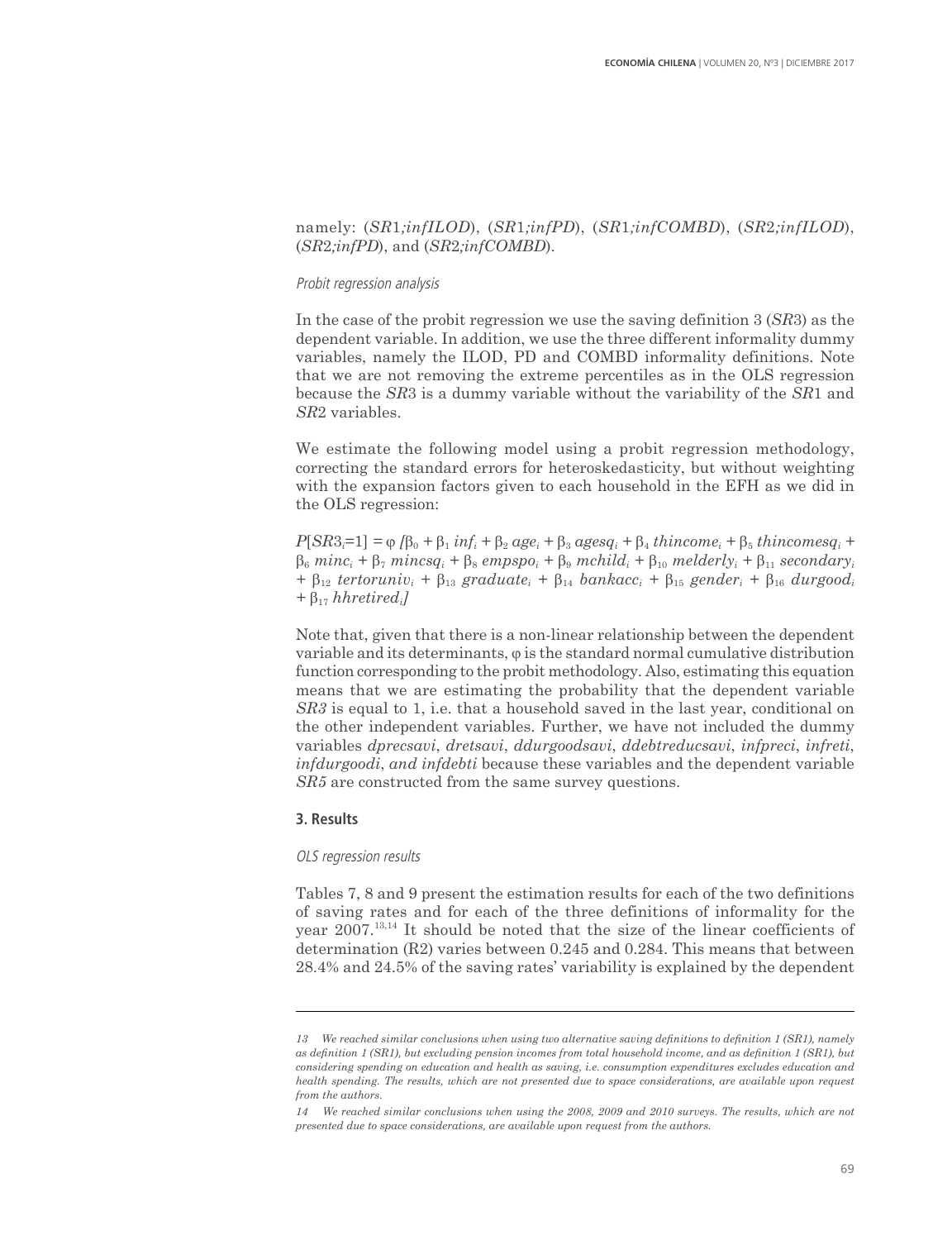variables included in the regressions, so the specification of the equations appears to be correct in terms of the results.

Table 7 presents the estimation results for each of the two definitions of saving with the ILOD definition of informality. In the model using the saving rate definition 1 (*SR1*), the dummy variable indicating households that have informal workers (*infILOD*) yields a coefficient of –0.124, which turns out to be significant at the 1% level. Further, for the SR2 definition, the informal household coefficient *(infILOD)* is  $-0.201$  and is significant at the 1% level. These results imply that informal households according to the ILOD definition save between 12.4 and 20.1 percentage points less than formal households.

In table 8, where the PD definition of informality is used for the two saving regressions, we find similar results. We get coefficient values of  $-0.167$  and –0.257 for the *SR1* and *SR2* definitions of saving, respectively, all with a statistical significance level of 1%. Accordingly, for the PD definition of informality, informal households save between 16.7 and 25.7 percentage points less than formal households. Finally, in table 9 for the COMBD informality definition, the informality dummy coefficient has the values –0.228 and –0.332 for the saving definitions *SR1* and *SR2*, respectively, and in all four cases with significance levels of 1%. These results imply that for the COMBD definition of informality, informal households save between 22.8 and 33.2 percentage points less than formal households. Concluding, for all two definitions of saving rate and all three informality definitions, informal households have a lower saving rate than formal households. Note also that the negative relationship found between households' saving rates and informal workers may also be indicating, particularly in the ILOD definition of informality, that there might not be any trade-off between pension saving and voluntary household saving. This result is in contrast to the one obtained by Butelmann and Gallego (2000).

Regarding the dummy variables for the stated motives of saving and the corresponding interaction variables, we find that the variable *infprec* is positive and significant, meaning that informal households that indicate that they save for precautionary motives save between 13.6 and 32.4 percentage points more than other households. When comparing the size of these coefficients with the size of the coefficients of the informality variables *infILOD*, *infPD* and *infCOMBD*, we reach the conclusion that informal households that save for precautionary motives have saving rates similar to formal households. Note also that the *dprecsav* is insignificant in all specifications, meaning that formal households that state that they save for precautionary motives do not have significantly different saving rates than the rest of formal households. In addition, there is some evidence that the *infdurgood* variable is positive and significant, meaning that informal households that save for buying a durable good have between 19.8 and 23.6 percentage points higher saving rates than the rest of informal households. Further, there is also some evidence that informal households that save for retirement (*infret*) have between 16.3 and 20 percentage points higher saving rates than the other informal households. Note that both the *ddurgoodsav* and *dretsav* variables are insignificant, which implies that formal households that save for either of these motives do not have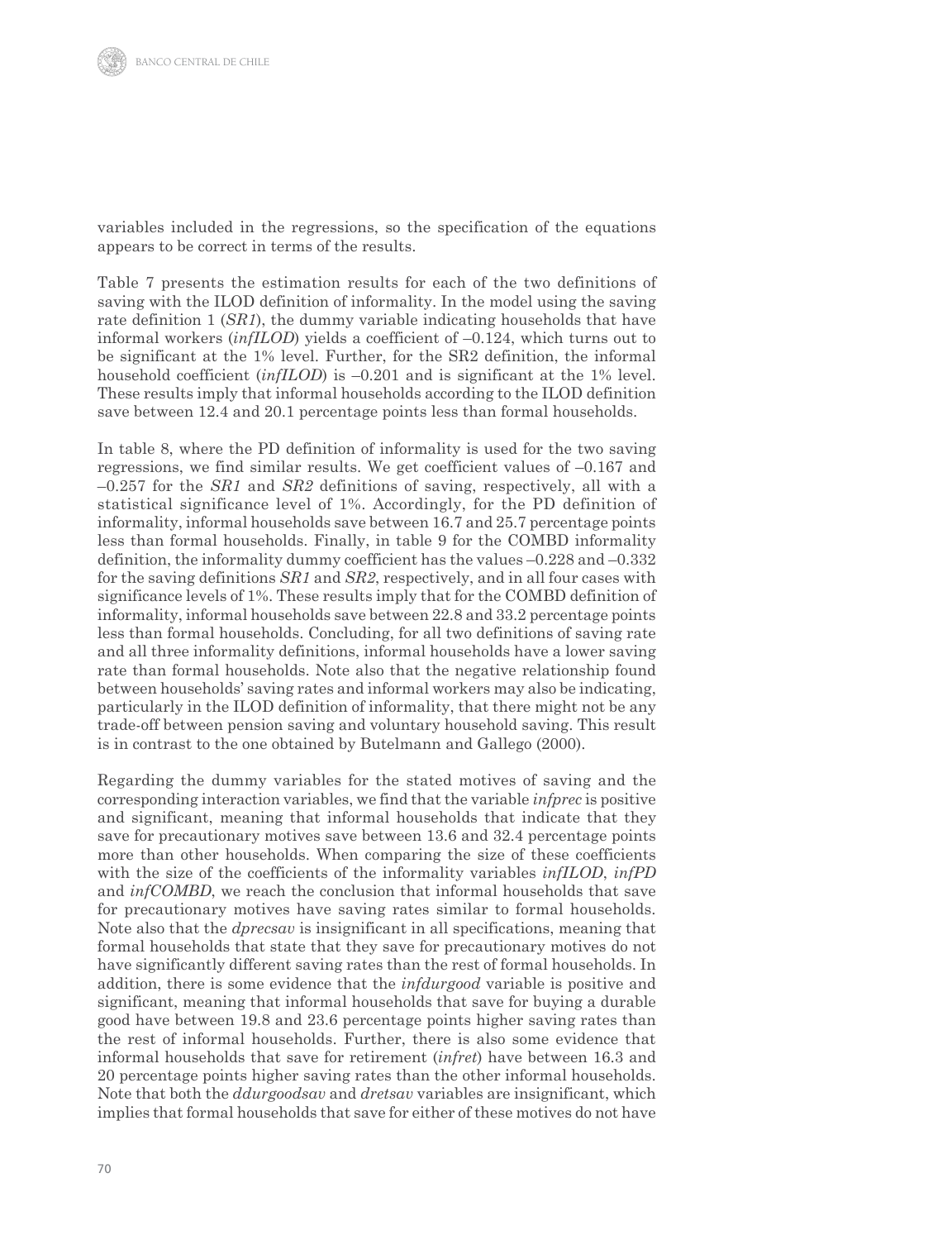significantly different saving rates than the other formal households. Finally, the other indicator variables capturing the motive of reducing debt (*ddebtreducsav* and *infdebtred*) are insignificant.

With regard to the variables that relate to the life cycle hypothesis, age and age squared of the household head, for most of the different specifications we get negative —and significant— values for the age variable, and positive and significant values for the age squared variable. Note that these results imply that the age profile of saving rates presents a U shape, instead of the expected inverted-U shape. This result is in line with the findings of Butelmann and Gallego (2000) for the Chilean economy, as well as of Sandoval-Hernandez (2010) for the Mexican economy. One possible explanation for this finding focuses on different saving preference structures between generations.

For all the regression equations, we find a positive relationship between the household's income variable *thincome* and the rates of household saving, i.e. households with higher incomes save more. These results are in line with Harris et al. (2002), Sandoval-Hernandez (2010) and Beckman et al. (2013), among others. Further, we included the square of the income variable (*thincomesq*), which is negative and significant, meaning that there is an inverted-U relationship between income and the saving rate. In addition, the number of household members with incomes (*minc*) has a significant and positive relationship in most of the estimates, also in line with the results commonly seen in the literature, such as in Sandoval-Hernandez (2010). Further, the square of the number of members with income (*mincsq*) is mostly negative and significant, meaning that there is an inverted-U relationship between *minc* and the saving rates. Further, households headed by men seem to save between 14.4 and 8.96 percentage points more than those in which the head is a woman, which is in line with Attanasio (1998) and Sandoval-Hernandez (2010). To control for household dependency ratio, two variables are introduced: *mchild* and *melderly*. *mchild* shows a negative and statistically significant relationship in all econometric specifications as in Xiao (1996), Harris et al. (2002), and Sandoval-Hernadez (2010). In terms of the *melderly* variable, a negative relationship is found, but it is only statistically significant for the saving rate definition 2 (*SR2*).

In most studies, the educational level has shown to be an important determinant of household saving, with a positive sign. In our study, education is insignificant for most specifications. This result, however, should be taken with caution because the household income level and the educational level are strongly correlated, which may imply the risk of facing multicollinearity (Sandoval-Hernandez, 2010). In order to capture the effect of households not restricted to credit, a dummy variable, *bankacc*, indicating household heads that have a bank account, is defined. In most specifications, this variable is insignificant. For the variable capturing households that own durable goods, we find highly significant results in all three specifications with the same positive sign as most studies (Attanasio, 1998; Butelmann and Gallego, 2000; Harris et al., 2002; Sandoval-Hernandez, 2010). This result may be explained by taking into account that most durable goods are bought on credit, which implies that households need to save more in order to repay the loan.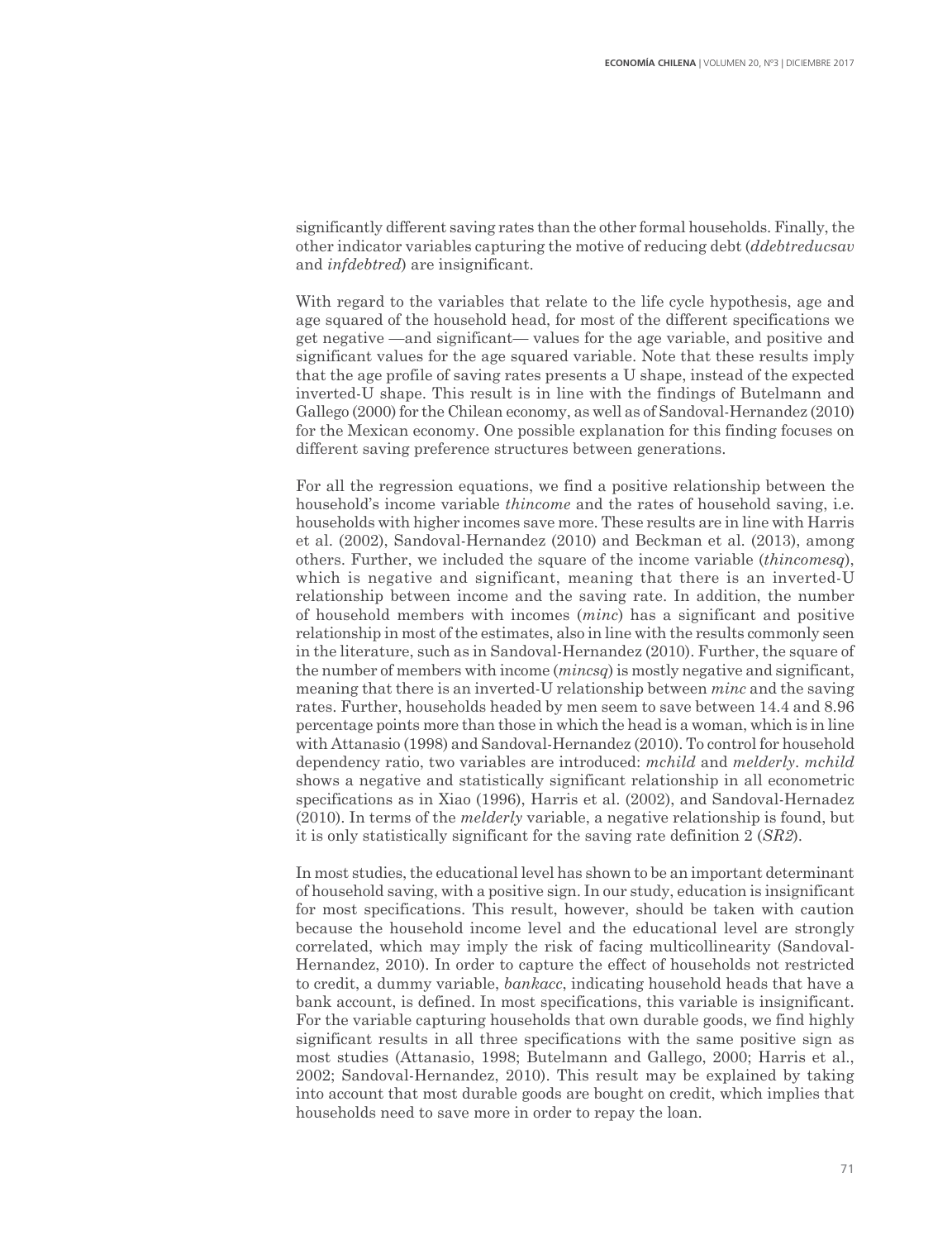The variable *hhretired* shows a statistically significant relationship in almost all cases, but the sign of the coefficient varies depending on the definition of saving that is used. While for the saving definition 1 (*SR1*), the sign is positive, for the saving definition 2 (*SR2*), it is negative. This apparently contradictory result may be justified by taking into account that saving definition 2 (*SR2*) considers retirement income as dissaving.

#### **Table 7**

#### **Saving rates regressions with ILOD definition of informality**

| Dependent variable: saving rate |               | (1)       |              | (2)       |
|---------------------------------|---------------|-----------|--------------|-----------|
| infILOD                         | $-0.124***$   | $(-3.25)$ | $-0.201***$  | $(-4.74)$ |
| age                             | $-0.0101**$   | $(-2.12)$ | $-0.0156***$ | $(-2.64)$ |
| agesq                           | 0.000         | (1.53)    | $0.000133**$ | (2.19)    |
| thincome                        | $0.206***$    | (10.58)   |              |           |
| thincomesq                      | $-0.00719***$ | $(-9.35)$ |              |           |
| minc                            | $0.317***$    | (4.59)    | $0.167**$    | (2.04)    |
| mincsq                          | $-0.0470***$  | $(-3.55)$ | $-0.0249$    | $(-1.41)$ |
| empspo                          | $-0.021$      | $(-0.58)$ | 0.0323       | (0.74)    |
| mchild                          | $-0.0833***$  | $(-4.40)$ | $-0.056***$  | $(-2.63)$ |
| melderly                        | $-0.032$      | $(-1.43)$ | $-0.0976***$ | $(-3.18)$ |
| secondary                       | $-0.040$      | $(-1.11)$ | $-0.00283$   | $(-0.07)$ |
| tertoruniv                      | $-0.017$      | $(-0.41)$ | $-0.0216$    | $(-0.39)$ |
| graduate                        | $-0.007$      | $(-0.15)$ | $-0.0541$    | $(-0.90)$ |
| bankacc                         | $-0.0964***$  | $(-2.60)$ | $-0.0562$    | $(-1.50)$ |
| gender                          | $0.0998***$   | (3.11)    | $0.144***$   | (3.92)    |
| durgood                         | $0.141***$    | (4.01)    | $0.249***$   | (5.07)    |
| hhretired                       | $0.169***$    | (4.95)    | $-0.0849$    | $(-1.48)$ |
| dretsav                         | $-0.064$      | $(-1.47)$ | 0.00322      | (0.08)    |
| infret                          | 0.101         | (1.15)    | $-0.0402$    | $(-0.44)$ |
| dprecsav                        | 0.007         | (0.26)    | $-0.0506$    | $(-1.09)$ |
| infprec                         | $0.136**$     | (2.57)    | $0.193**$    | (2.56)    |
| ddurgoodsav                     | $-0.093$      | $(-1.41)$ | $-0.0738$    | $(-1.05)$ |
| infdurgood                      | $0.202**$     | (2.18)    | $0.198**$    | (1.98)    |
| ddebtreducsav                   | 0.032         | (0.72)    | 0.0264       | (0.64)    |
| infdebtred                      | $-0.142$      | $(-1.40)$ | $-0.0918$    | $(-0.94)$ |
| thincome2                       |               |           | $0.271***$   | (9.92)    |
| thincome2sq                     |               |           | $-0.0095***$ | $(-8.96)$ |
| constant                        | $-0.067$      | $(-0.51)$ | 0.0626       | $-0.41$   |
| No. observations                | 2355          |           | 2346         |           |
| Adjusted R-squared              | 0.245         |           | 0.251        |           |
| F                               | 15.87         |           | 17.14        |           |

Source: 2007 Survey of Household Finances, Central Bank of Chile.

(1) Saving rate 1 definition. (2) Saving rate 2 definition.

Econometric methodology: Ordinary least squares with robust standard errors.

<sup>t</sup> statistics in parentheses.

\*\*\* $p$ <0.01 \*\*  $p$ <0.05 \*  $p$ <0.10.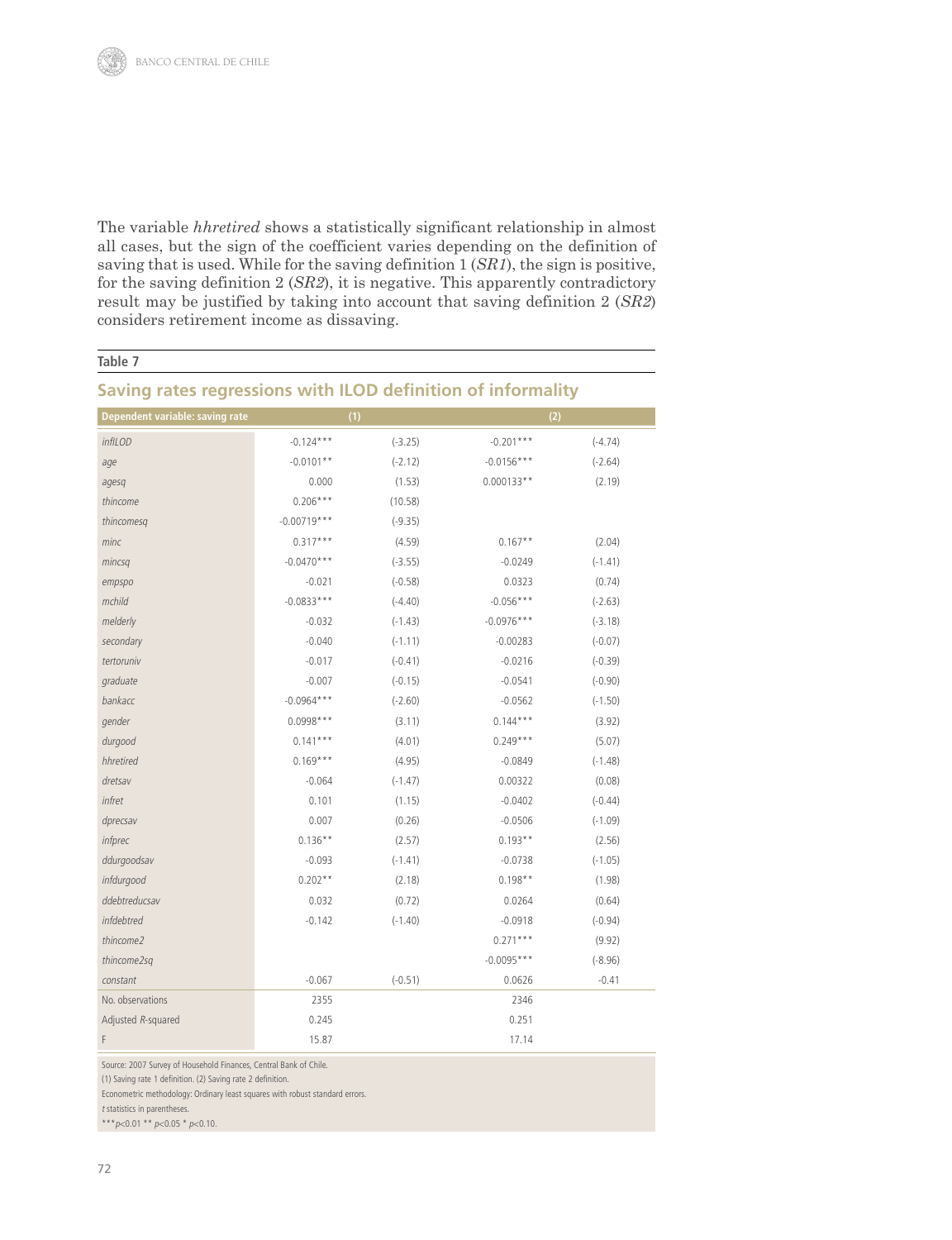#### **Table 8**

## **Saving rates regressions with PD definition of informality**

| Dependent variable: saving rate |               | (1)       |               | (2)       |
|---------------------------------|---------------|-----------|---------------|-----------|
| <i>infPD</i>                    | $-0.167***$   | $(-3.58)$ | $-0.257***$   | $(-4.93)$ |
| age                             | $-0.0127***$  | $(-2.65)$ | $-0.0145***$  | $(-2.59)$ |
| agesq                           | $0.0000952*$  | (1.95)    | $0.000125**$  | (2.12)    |
| thincome                        | $0.165***$    | (8.32)    |               |           |
| thincomesq                      | $-0.00453***$ | $(-5.73)$ |               |           |
| minc                            | $0.338***$    | (5.49)    | $0.148**$     | (2.06)    |
| mincsq                          | $-0.0551***$  | $(-4.47)$ | $-0.0215$     | $(-1.43)$ |
| empspo                          | $-0.034$      | $(-1.06)$ | 0.0303        | (0.8)     |
| mchild                          | $-0.072***$   | $(-4.31)$ | $-0.0513***$  | $(-2.84)$ |
| melderly                        | $-0.0201$     | $(-0.90)$ | $-0.0971***$  | $(-3.24)$ |
| secondary                       | $-0.057*$     | $(-1.69)$ | $-0.0194$     | $(-0.50)$ |
| tertoruniv                      | $-0.0684*$    | $(-1.74)$ | $-0.033$      | $(-0.75)$ |
| graduate                        | $-0.0306$     | $(-0.75)$ | $-0.026$      | $(-0.55)$ |
| bankacc                         | $-0.0552$     | $(-1.55)$ | $-0.0239$     | $(-0.68)$ |
| gender                          | $0.0993***$   | (3.34)    | $0.135***$    | (4.34)    |
| durgood                         | $0.115***$    | (3.56)    | $0.216***$    | (5.34)    |
| hhretired                       | $0.160***$    | (4.68)    | $-0.0961*$    | $(-1.75)$ |
| dretsav                         | $-0.0551$     | $(-1.02)$ | $-0.0201$     | $(-0.39)$ |
| infret2                         | $0.163**$     | (2.06)    | 0.0338        | (0.36)    |
| dprecsav                        | 0.012         | (0.48)    | $-0.015$      | $(-0.52)$ |
| infprec2                        | 0.106         | (1.6)     | $0.198***$    | (2.8)     |
| ddurgoodsav                     | 0.00798       | (0.24)    | 0.0174        | (0.52)    |
| infdurgood2                     | $-0.108$      | $(-0.62)$ | $-0.0538$     | $(-0.31)$ |
| ddebtreducsav                   | 0.0377        | (0.96)    | 0.0472        | (1.54)    |
| infdebtred2                     | $-0.0401$     | $(-0.33)$ | 0.00266       | (0.02)    |
| thincome2                       |               |           | $0.203***$    | (7.94)    |
| thincomesq2                     |               |           | $-0.00557***$ | $(-5.47)$ |
| $\_cons$                        | 0.0421        | (0.31)    | 0.113         | (0.75)    |
| No. observations                | 2533          |           | 2527          |           |
| Adjusted R-squared              | 0.25          |           | 0.254         |           |
| F                               | 15.36         |           | 17.84         |           |

Source: 2007 Survey of Household Finances, Central Bank of Chile.

(1) Saving rate 1 definition. (2) Saving rate 2 definition.

Econometric methodology: Ordinary least squares with robust standard errors.

<sup>t</sup> statistics in parentheses.

\*\*\* $p$ <0.01 \*\*  $p$ <0.05 \*  $p$ <0.10.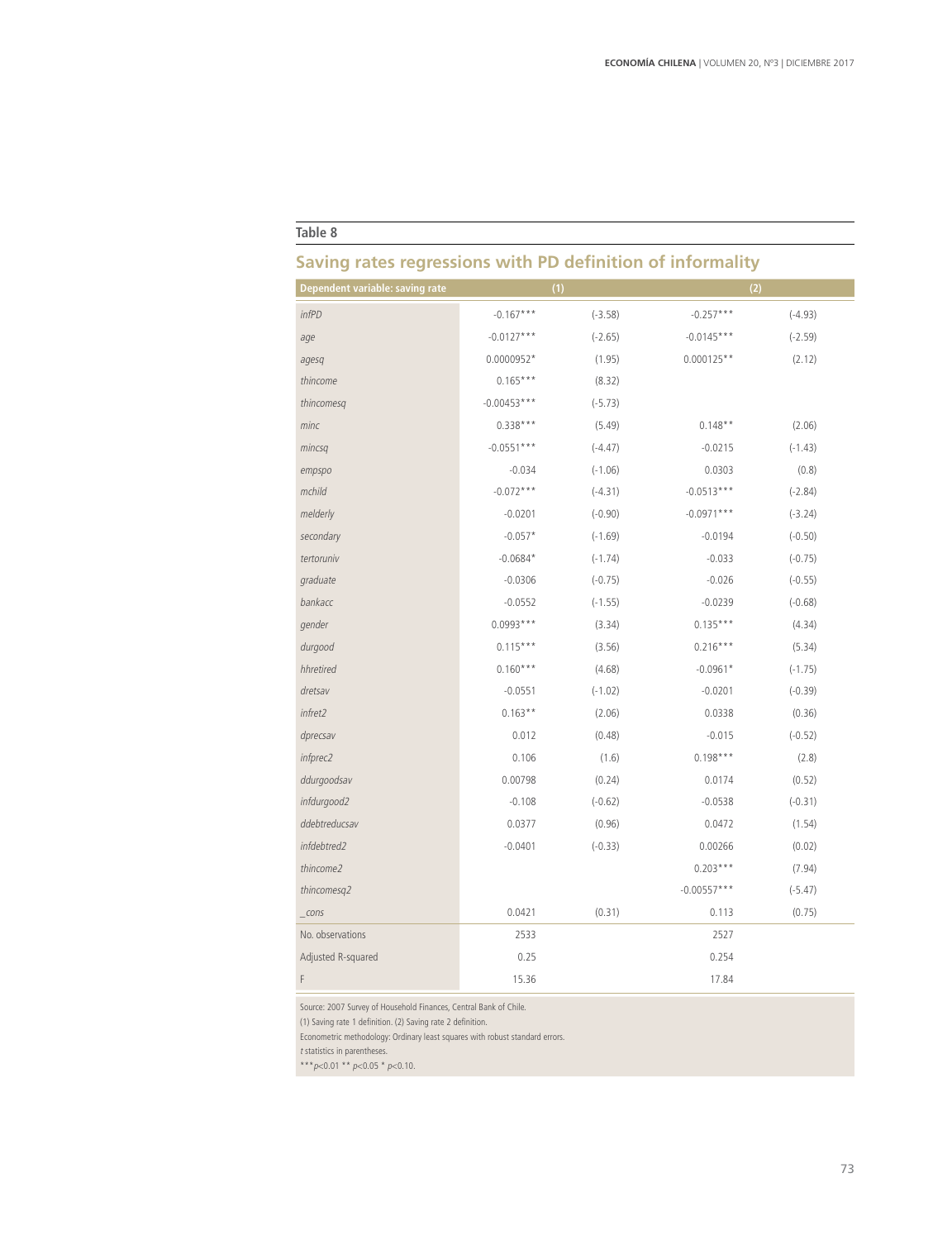#### **Table 9**

## **Saving rates regressions with COMBD definition of informality**

| Dependent variable: saving rate |               | (1)       |               | (2)       |
|---------------------------------|---------------|-----------|---------------|-----------|
| <i>infCOMBD</i>                 | $-0.228***$   | $(-3.70)$ | $-0.332***$   | $(-5.03)$ |
| age                             | $-0.00662$    | $(-1.09)$ | $-0.0152**$   | $(-2.09)$ |
| agesq                           | 0.0000465     | (0.77)    | $0.000143*$   | (1.87)    |
| thincome                        | $0.198***$    | (9.75)    |               |           |
| thincomesq                      | $-0.00704***$ | $(-8.86)$ |               |           |
| minc                            | $0.228***$    | (2.96)    | 0.0214        | (0.23)    |
| mincsq                          | $-0.0319**$   | $(-2.08)$ | 0.00554       | (0.26)    |
| empspo                          | 0.0393        | (1.04)    | $0.123***$    | (2.84)    |
| mchild                          | $-0.0634***$  | $(-4.35)$ | $-0.0286*$    | $(-1.67)$ |
| melderly                        | $-0.00468$    | $(-0.18)$ | $-0.0755**$   | $(-2.00)$ |
| secondary                       | $-0.0732*$    | $(-1.81)$ | $-0.0533$     | $(-1.17)$ |
| tertoruniv                      | $-0.0527$     | $(-1.11)$ | $-0.0772$     | $(-1.16)$ |
| graduate                        | $-0.0444$     | $(-0.91)$ | $-0.0586$     | $(-1.09)$ |
| bankacc                         | $-0.0802*$    | $(-1.79)$ | $-0.0353$     | $(-0.77)$ |
| gender                          | $0.0896**$    | (2.57)    | $0.120***$    | (2.96)    |
| durgood                         | $0.166***$    | (4.15)    | $0.276***$    | (4.9)     |
| hhretired                       | $0.171***$    | (4.48)    | $-0.108$      | $(-1.59)$ |
| dretsav                         | $-0.0693$     | $(-1.38)$ | 0.0047        | (0.11)    |
| infret3                         | $0.200**$     | (2.41)    | 0.00904       | (0.09)    |
| dprecsav                        | 0.00759       | (0.24)    | $-0.0633$     | $(-1.17)$ |
| infprec3                        | $0.219***$    | (2.91)    | $0.324***$    | (3.31)    |
| ddurgoodsav                     | $-0.0439$     | $(-0.94)$ | $-0.0116$     | $(-0.25)$ |
| infdurgood3                     | $0.236**$     | (1.97)    | $0.219*$      | (1.7)     |
| ddebtreducsav                   | 0.0366        | (0.71)    | 0.0345        | (0.8)     |
| infdebtred3                     | $-0.0775$     | $(-0.50)$ | $-0.0493$     | $(-0.36)$ |
| thincome2                       |               |           | $0.239***$    | (9.64)    |
| thincomesq2                     |               |           | $-0.00858***$ | $(-8.65)$ |
| Constant                        | $-0.0766$     | $(-0.47)$ | 0.178         | (0.93)    |
| No. observations                | 1742          |           | 1740          |           |
| Adjusted R-squared              | 0.261         |           | 0.284         |           |
| F                               | 15.6          |           | 17.22         |           |

Source: 2007 Survey of Household Finances, Central Bank of Chile.

(1) Saving rate 1 definition. (2) Saving rate 2 definition.

Econometric methodology: Ordinary least squares with robust standard errors.

 $t$  statistics in parentheses.

\*\*\* $p<0.01$ \*\*  $p<0.05$ \*  $p<0.10$ .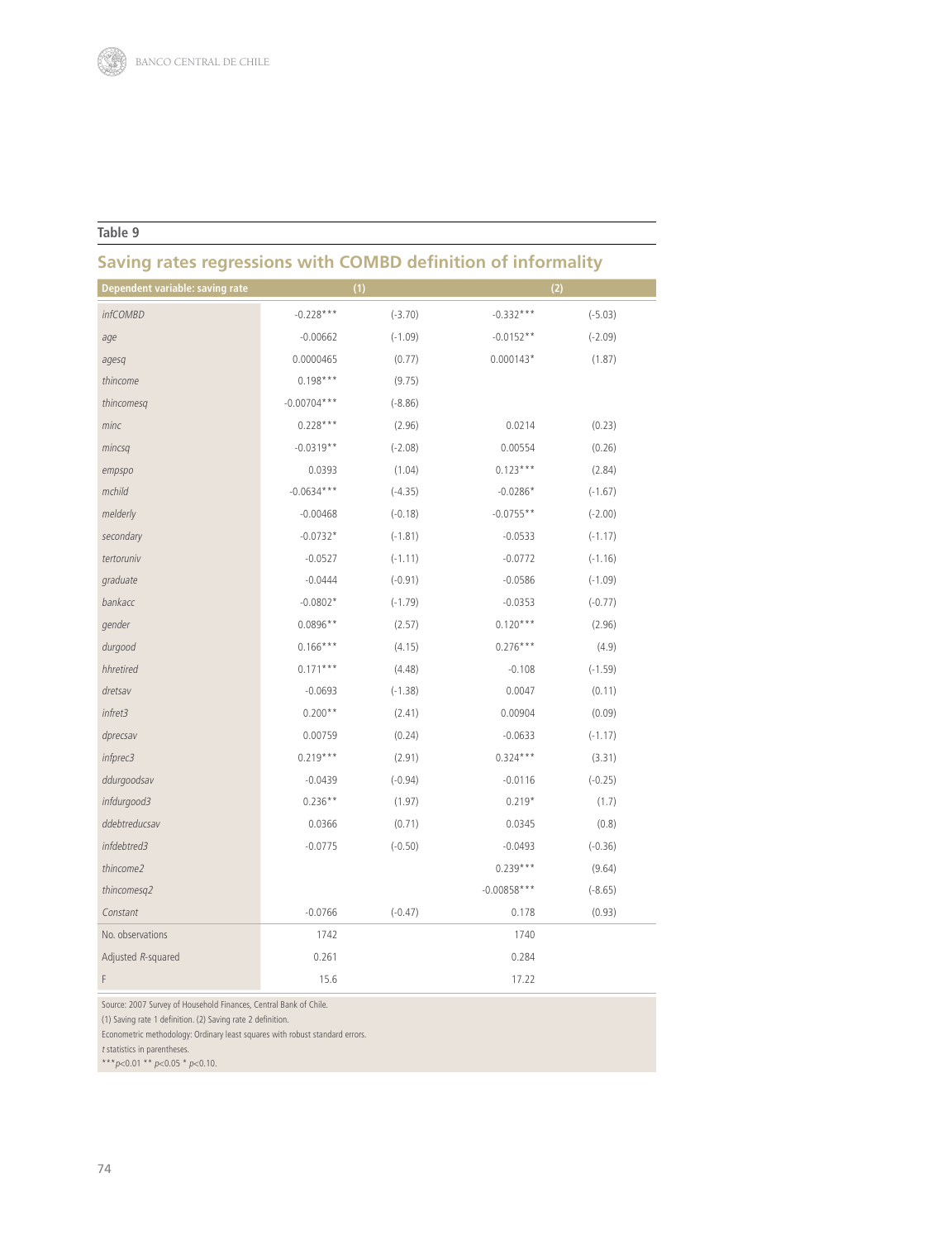#### Probit regression results

The estimation results for the probit regression analysis for the year 2007 are presented in table 10. For the variables indicating households that belong to informal households, we find negative and significant results at the 1% level for the ILOD definition of informality (*infILOD*) and at the 10% level for the COMBD definition of informality (*infCOMBD*). In terms of the marginal effects for these estimations given the average value of the other independent variables, we obtain that households with informal workers have between 9.13% and 8.31% lower probability of saving than households with only formal workers.<sup>15</sup> Using the PD definition, we do not find that the variable *infPD* is significant.<sup>16</sup>

| Table 10                                                 |              |            |              |            |              |            |
|----------------------------------------------------------|--------------|------------|--------------|------------|--------------|------------|
| <b>Dependent variable:</b><br>saving rate (definition 3) | (1)          |            |              | (2)        | (3)          |            |
| infILOD                                                  | $-0.254***$  | (0.0814)   |              |            |              |            |
| age                                                      | $-0.0353**$  | (0.0173)   | $-0.0194$    | (0.0164)   | $-0.0252$    | (0.0209)   |
| agesq                                                    | 0.000224     | (0.000184) | 0.000111     | (0.000175) | 0.000119     | (0.000224) |
| thincome                                                 | $0.305***$   | (0.0502)   | $0.114***$   | (0.0348)   | $0.305***$   | (0.0578)   |
| thincomesq                                               | $-0.0163***$ | (0.00298)  | $-0.00359**$ | (0.00165)  | $-0.0162***$ | (0.00332)  |
| minc                                                     | 0.0797       | (0.176)    | 0.0504       | (0.158)    | 0.238        | (0.219)    |
| mincsq                                                   | $-0.0411$    | (0.0361)   | $-0.0333$    | (0.031)    | $-0.0754$    | (0.0471)   |
| empspo                                                   | 0.0553       | (0.0892)   | 0.0911       | (0.0834)   | $-0.00135$   | (0.107)    |
| mchild                                                   | $-0.235***$  | (0.0383)   | $-0.210***$  | (0.0358)   | $-0.257***$  | (0.0452)   |
| melderly                                                 | $-0.0072$    | (0.0842)   | 0.00933      | (0.0787)   | $-0.00227$   | (0.104)    |
| secondary                                                | $-0.137$     | (0.107)    | $-0.0625$    | (0.107)    | $-0.0572$    | (0.131)    |
| tertoruniv                                               | 0.0198       | (0.123)    | 0.139        | (0.122)    | 0.0221       | (0.154)    |
| graduate                                                 | 0.0473       | (0.135)    | $0.317**$    | (0.131)    | 0.169        | (0.163)    |
| bankacc                                                  | $0.245***$   | (0.0911)   | $0.310***$   | (0.0841)   | $0.262**$    | (0.105)    |
| gender                                                   | $-0.0757$    | (0.0713)   | $-0.0178$    | (0.0682)   | $-0.128$     | (0.0835)   |
| durgood                                                  | $0.514***$   | (0.0986)   | $0.522***$   | (0.0952)   | $0.475***$   | (0.114)    |
| hhretired                                                | 0.0863       | (0.136)    | $-0.00954$   | (0.128)    | $-0.0342$    | (0.168)    |
| <i>infPD</i>                                             |              |            | $-0.163$     | (0.105)    |              |            |
| <i>infCOMBD</i>                                          |              |            |              |            | $-0.229*$    | (0.13)     |
| Constant                                                 | 0.382        | (0.449)    | $-0.165$     | (0.423)    | 0.029        | (0.549)    |
| No. observations                                         | 1550         |            | 1672         |            | 1137         |            |
| Pseudo R-squared                                         | 0.136        |            | 0.117        |            | 0.149        |            |

Source: 2007 Survey of Household Finances. Central Bank of Chile.

Econometric methodology: probit. Standard errors in parentheses.

15 The calculations of the marginal effects are not presented due to space considerations but are available upon *request from the authors.*

16 We also estimate the probit model using sample weights (the "pw" sample weight comando in Stata). The infILOD coefficient continues being significant but at the 5% level, the infPD coefficient continues being insignificant and the infCOMBD becomes insignificant. However, as Angrist and Pischke (2009) claim, it is not clear that using sample weights is a better estimation strategy. These results are not presented due to space considerations but are *available upon request from the authors.*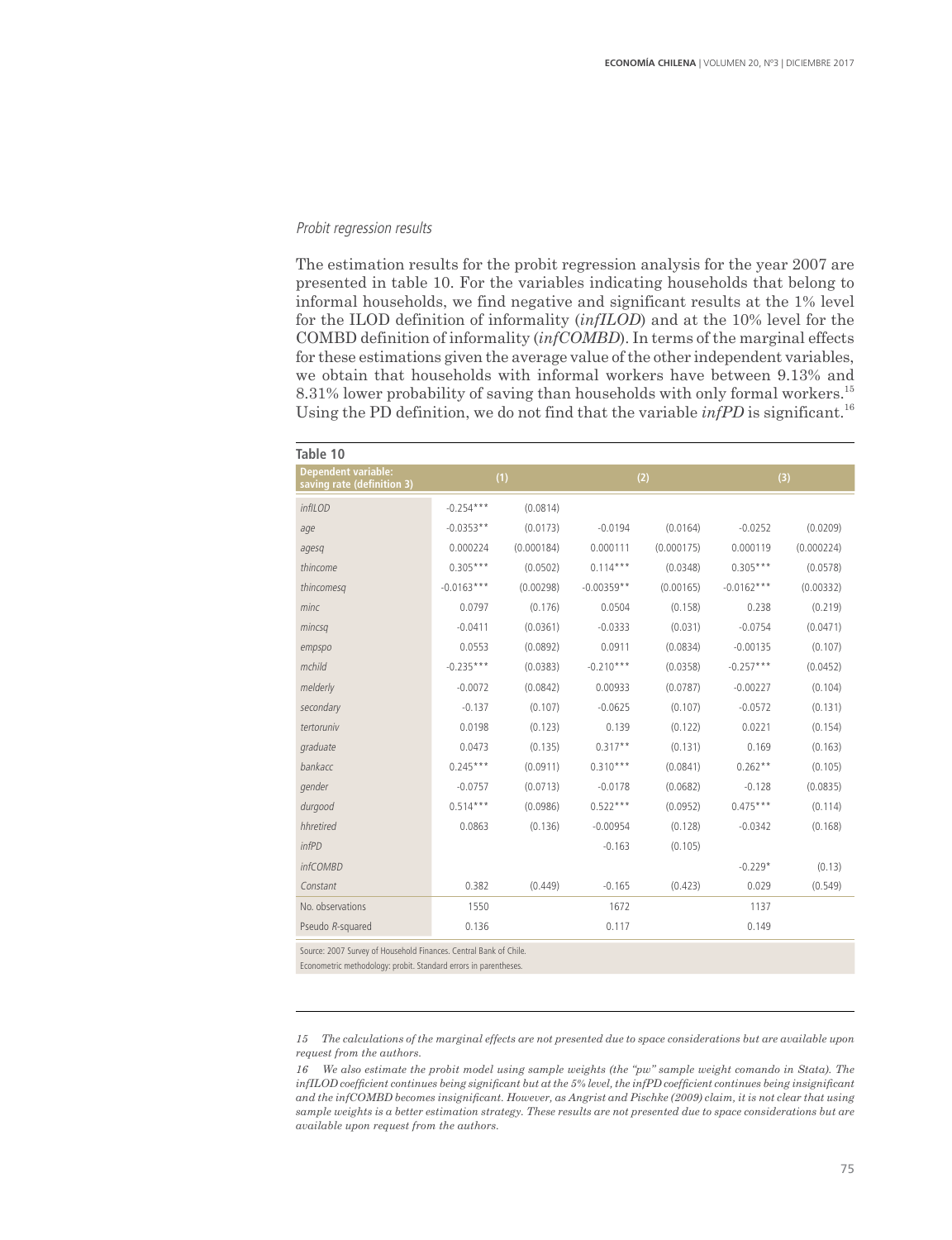For the income variables *thincome* and *thincomesq*, we find similar results to the OLS results from last section. Household income and the probability of saving appear to have an inverted-U relationship, which means that the probability of saving is increasing to household income but at a decreasing rate. In the case of the age variables (*age* and *agesq*), we only find that it is significant at the 5% level for the ILOD definition but not for the other definitions, which means that we cannot establish a clear pattern for age and saving. For the household dependency ratio *mchild*, we find that households with children have a significantly lower probability of saving at the 1% level for all three informality definitions. In addition, we find a positive—and significant at the 1% level— relationship between the probability of saving and the variable *bankacc*, i.e. household heads that have a bank account. Note that this relationship was insignificant in the OLS estimations. The possession of durable goods (*durgood*) is positively and significantly related at the 1% level to the probability of saving. Note that we have not included the dummy variables that capture the motives for saving and their interaction with the informality variables because these variables and the dependent variable *SR3* are constructed from the same survey questions.

#### **IV. CONCLUSIONS**

The purpose of this paper is to compare the saving behavior of formal and informal workers. Further, we provide a socioeconomic and financial characterization for these workers. We use the Survey of Household Finances conducted by the Central Bank of Chile in 2007 and have between 2,533 and 1,740 observations of urban households from Chile, depending on the saving definition and the informality definition that is used. For the saving variable we have used three different definitions and for the informality variable we have also used three different definitions. In terms of the cross-section estimation methodology, we have used an OLS model and a probit model. Furthermore, we did robustness checks using data for 2008, 2009 and 2010.

The regression results tend to indicate that informal households save less than formal households. Although this conclusion is robust to most specifications, there are some results that indicate a non-significant difference. We also find evidence that those informal households that in the survey questionnaire declare saving for precautionary motives have higher saving rates than the other informal households. In addition, we find evidence that those informal households that declare saving in order to buy durable goods or for retirement also have higher saving rates. Further, the estimation results for the other determinants of saving are in line with the literature on saving, the most relevant determinant being the income level. In addition, the descriptive data indicate that informal workers seem to have less access to financial services and possess less financial assets and liabilities.

Putting forward some tentative explanations for the differential in the saving behavior between informal and formal households, one possible explanation is that informal households are less risk averse than formal households. Thus,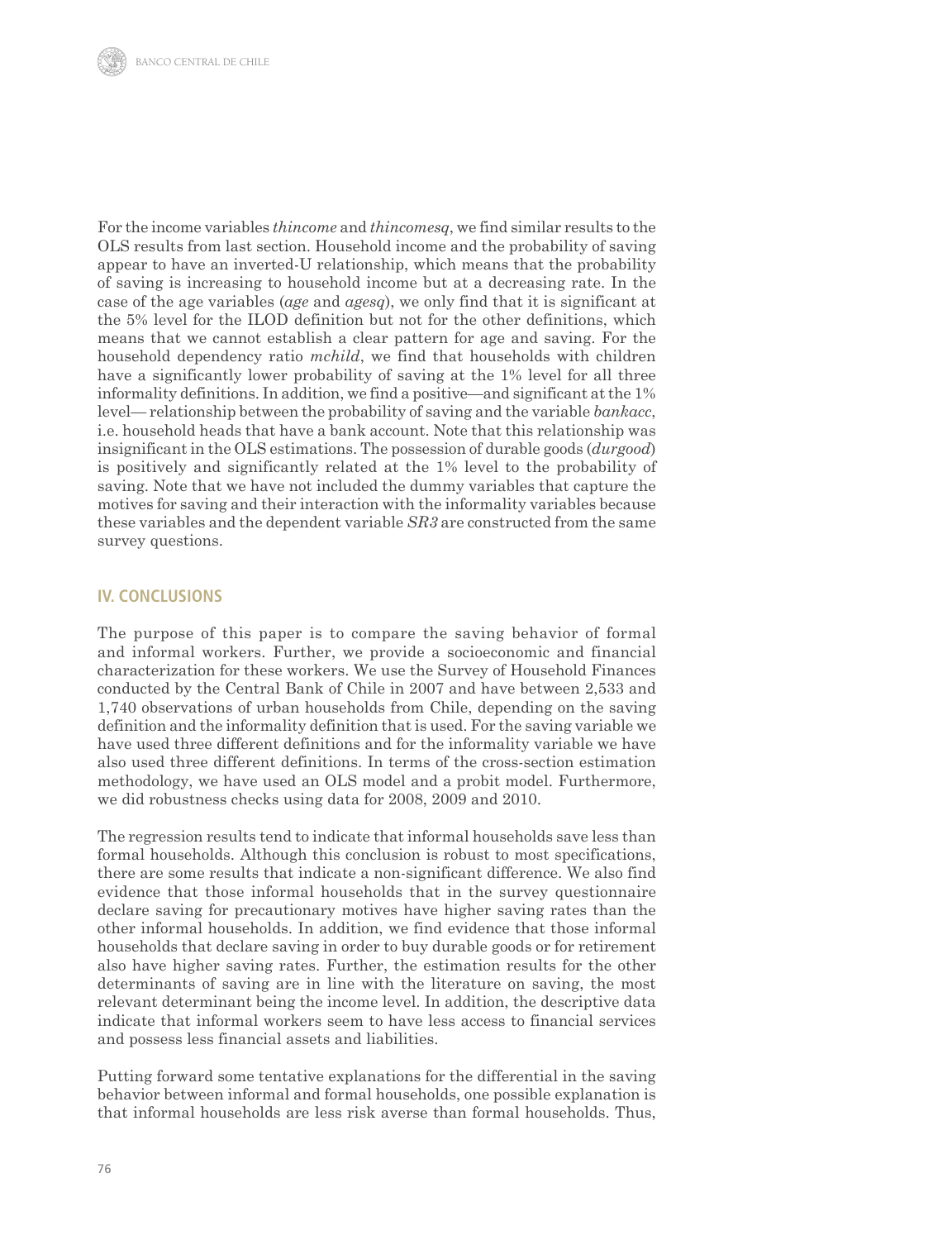they prefer to consume a higher proportion of their income and have lower saving rates than formal households. It might be that informal households are more used to having short-term temporary jobs and a more unstable income stream than formal households. Thus, this experience of living in a more volatile environment may end up influencing their risk aversion preferences. Note that our results do not support the hypothesis that informal households have higher saving rates than formal households due to precautionary saving given the higher variability of the income stream of informal households. We find, however, support that the saving rates of informal households that state that they save for precautionary motives is higher than in the rest of informal households.

Regarding policy implications, it seems that combating informality may have positive consequences on the aggregate saving rate. However, we should be careful with this tentative conclusion as more research is needed, especially in terms of understanding why informal households save less than formal households.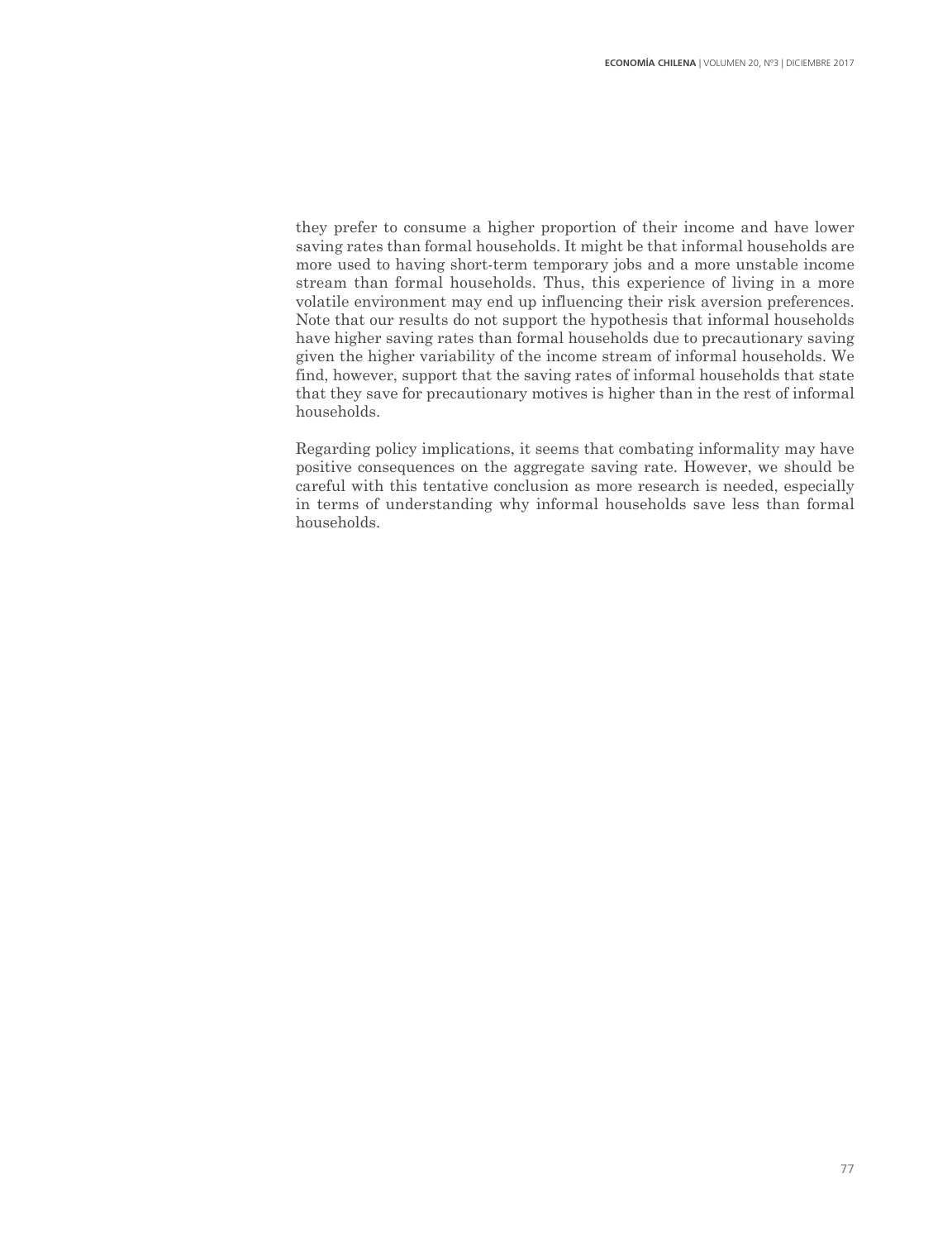## **REFERENCES**

Angrist, J.D. and J.S. Pischke (2009). *Mostly Harmless Econometrics: An Empiricist's Companion*. Princeton, NJ: Princeton University Press.

Attanasio, O. (1998). "A Cohort Analysis of Saving Behavior by U.S. Households." *Journal of Human Resources* 33(3): 575–609.

Attanasio, O. and M. Székely (1999). "Ahorro de los hogares y distribución del ingreso en México." *Economía Mexicana NUEVA ÉPOCA* 8(2): 267-338.

Attanasio, O. and M. Székely (2000). "Household Saving in Developing Countries - Inequality, Demographics and All That: How Different are Latin America and South East Asia?" *Research Department Publications* No. 4221, Inter-American Development Bank.

Beckmann, E., M. Hake and J. Urvová (2013). "Determinants of Households' Savings in Central, Eastern and Southeastern Europe." *Focus on European Economic Integration* 3: 8-29.

Browning, M. and A. Lusardi (1996). "Household Saving: Micro Theories and Micro Facts." *Journal of Economic Literature* 34(4): 1797–855.

Butelmann, A. and F. Gallego (2000). "Household Saving in Chile: Microeconomic Evidence." *Economía Chilena* 3(1): 5–24.

Deaton, A. (2005). "Franco Modigliani and the Life Cycle Theory of Consumption." *Banca Nazionale del Lavoro Quarterly Review* 58(233-234): 91–107.

Dupas P. and J. Robinson (2013). "Why Don't the Poor Save More? Evidence from Health Savings Experiments." *American Economic Review* 103(4): 1138–71.

Garganta, S. and L. Gasparini (2015). "The Impact of a Social Program on Labor Informality: The Case of AUH in Argentina." *Journal of Development Economics* 115(July): 99–110.

Granda, C. and F. Hamann (2015). "Informality, Savings and Wealth Inequality." Borradores de Economía No. 873, Banco de la República de Colombia.

Gutierrez, M. (2007). "Savings in Latin America after the Mid-1990s. Determinants, Constraints and Policies." Cepal – Serie Macroeconomía del Desarrollo No. 57.

Harris, M., J. Loundes, and E. Webster (2002). "Determinants of Household Saving in Australia." *Economic Record* 78: 207–23.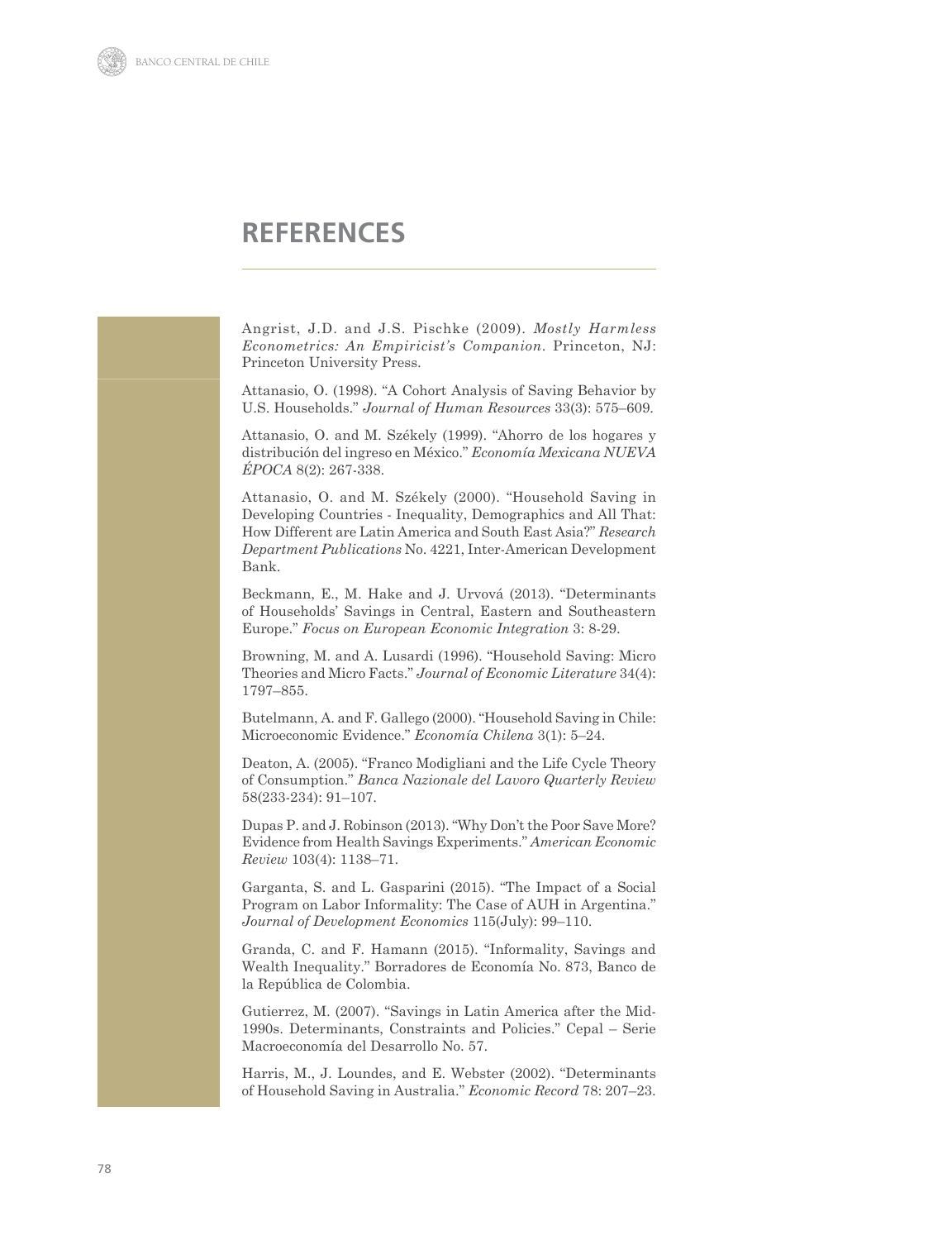International Labour Organization (2002). "Decent Work and the Informal Economy." International Labour Conference 90th Session, Report IV.

Kanbur, R. (2009). "Conceptualizing Informality: Regulation and Enforcement." IZA Discussion Papers No. 4186.

Lorenzo, F. and R. Osimani (2001). "Alternativas de Política para Fortalecer el Ahorro de los Hogares de Menores Ingresos: El Caso de Uruguay." Cepal Serie Financiamiento del Desarrollo No. 110.

Madeira, C. (2011). "Computing Population Weights for the EFH Survey." Mimeo, Central Bank of Chile, March.

Maloney, W.F. (2004). "Informality Revisited." *World Development* 32(7): 1159–78.

Maurizio, R. (2012). "Labour Informality in Latin America: The Case of Argentina, Chile, Brazil and Peru." Brooks World Poverty Institute Working Paper No. 165.

Ogbuabor, J.E., V.A. Malaolu and I.C. Mba (2013). "Informality and Domestic Savings in Nigeria: Lessons from Time Series Analysis." *International Journal of Development and Economic Sustainability* 1(3): 24–32.

Perticara, M. and P. Celhay (2010). "Informalidad Laboral y Políticas Públicas en Chile." Ilades-Georgetown University Working Papers No. 257, Ilades-Georgetown University, Universidad Alberto Hurtado, Chile /School of Economics and Business.

Pérez-Monteiro M., P. Cavalcante-Ferreira and L. Radusweski-Quintal (2014). "The Latin American Saving Gap." Working Paper Anais do XL Encontro Nacional de Economia.

Reinhardt, N. (2008). "The Conundrum of Low Saving Rates in Latin America." *Development Policy Review* 26(6): 727-744.

Sandoval-Hernandez, J. (2010). "Household Saving Behavior in México: Evidence from Cross-Sectional Analysis and Synthetic Panels." Mimeo, University of California.

Solon, G., S. Haider, and J. Wooldridge (2013). "What Are We Weighting For?" NBER Working Papers No. 18859.

Tornarolli, L., D. Battistón, L. Gasparini, and P. Gluzmann (2014). "Exploring Trends in Labor Informality in Latin America, 1990- 2010." CEDLAS Documento de Trabajo No. 159.

Xiao, J. (1996). "Effects of Family Income and Life Cycle Stages on Financial Asset Ownership." Association for Financial Counseling and Planning Education.